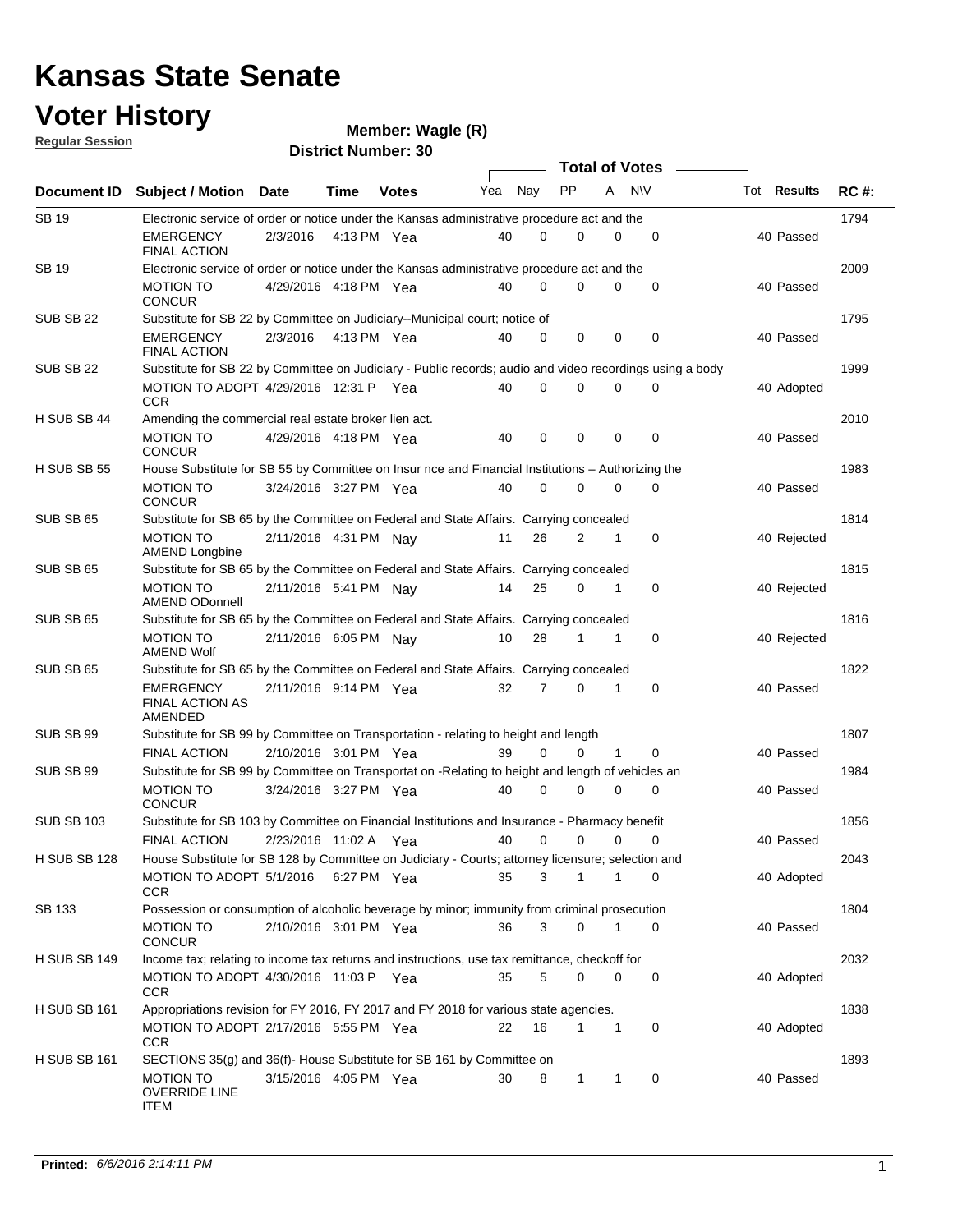## **Voter History**

| <b>Regular Session</b> |                                                                                                                   |                       |             | $m$ e $m$ uludi. Yyayi $m(n)$ |     |              |           |              |                       |                      |             |
|------------------------|-------------------------------------------------------------------------------------------------------------------|-----------------------|-------------|-------------------------------|-----|--------------|-----------|--------------|-----------------------|----------------------|-------------|
|                        |                                                                                                                   |                       |             | <b>District Number: 30</b>    |     |              |           |              | <b>Total of Votes</b> |                      |             |
| Document ID            | <b>Subject / Motion Date</b>                                                                                      |                       | Time        | <b>Votes</b>                  | Yea | Nay          | <b>PP</b> |              | A NW                  | <b>Tot Results</b>   | <b>RC#:</b> |
| H SUB HB 168           | House Substitute for SB 168 by Committee on Pensions and Benefits - Providing certain provisions                  |                       |             |                               |     |              |           |              |                       |                      | 2022        |
|                        | MOTION TO ADOPT 4/30/2016 4:02 PM Yea<br><b>CCR</b>                                                               |                       |             |                               | 36  | 4            | $\Omega$  | 0            | $\mathbf 0$           | 40 Adopted           |             |
| <b>SUB SB 182</b>      | Substitute for SB 182 by Committee on Public Health and Welfare - department of health and                        |                       |             |                               |     |              |           |              |                       |                      | 1796        |
|                        | EMERGENCY<br><b>FINAL ACTION AS</b><br>AMENDED                                                                    | 2/3/2016              |             | 4:13 PM Yea                   | 40  | $\Omega$     | $\Omega$  | $\Omega$     | $\mathbf 0$           | 40 Passed            |             |
| <b>H SUB SB 193</b>    | Requiring a degree prospectus for postsecondary degree programs.                                                  |                       |             |                               |     |              |           |              |                       |                      | 2033        |
|                        | MOTION TO ADOPT 4/30/2016 11:03 P Yea<br><b>CCR</b>                                                               |                       |             |                               | 39  | $\mathbf{1}$ | 0         | 0            | 0                     | 40 Adopted           |             |
| SB 224                 | Emergency medical services board authority to impose fines, investigate and issue subpoenas.                      |                       |             |                               |     |              |           |              |                       |                      | 2044        |
|                        | <b>MOTION TO</b><br><b>CONCUR</b>                                                                                 | 5/1/2016 6:27 PM Yea  |             |                               | 35  | 4            | $\Omega$  | 1            | 0                     | 40 Passed            |             |
| SB 225                 | Interstate compact for recognition of emergency personnel licensure.                                              |                       |             |                               |     |              |           |              |                       |                      | 1808        |
| <b>H SUB SB 227</b>    | <b>FINAL ACTION</b><br>House Substitute for SB 227 by Committee on Agriculture and Natural Resources - Enacting   | 2/10/2016 3:01 PM Yea |             |                               | 39  | 0            | 0         |              | 0                     | 40 Passed            | 2023        |
|                        | MOTION TO ADOPT 4/30/2016 4:02 PM Yea                                                                             |                       |             |                               | 39  | 1            | 0         | 0            | 0                     | 40 Adopted           |             |
| SB 242                 | CCR<br>Adding employees of the Kansas commission on veterans affairs office to the list of safety                 |                       |             |                               |     |              |           |              |                       |                      | 1797        |
|                        | <b>EMERGENCY</b><br><b>FINAL ACTION</b>                                                                           | 2/3/2016              | 4:13 PM Yea |                               | 40  | 0            | $\Omega$  | 0            | 0                     | 40 Passed            |             |
| SB 243                 | State civil service board; transferred from the department of administration to the office of                     |                       |             |                               |     |              |           |              |                       |                      | 1809        |
|                        | FINAL ACTION AS 2/10/2016 3:01 PM Yea<br>AMENDED                                                                  |                       |             |                               | 39  | $\Omega$     | $\Omega$  | $\mathbf{1}$ | $\mathbf 0$           | 40 Passed            |             |
| <b>H SUB SB 245</b>    | House Substitute for SB 245 by Committee on Tran portation - Relating to a DUI memorial signage                   |                       |             |                               |     |              |           |              |                       |                      | 1944        |
|                        | <b>MOTION TO</b><br><b>CONCUR</b>                                                                                 | 3/22/2016 10:55 A Yea |             |                               | 40  | $\Omega$     | $\Omega$  | $\Omega$     | $\Omega$              | 40 Passed            |             |
| SB 248                 | Title X funding priorities for family planning service providers.                                                 |                       |             |                               |     |              |           |              |                       |                      | 2050        |
|                        | MOTION TO ADOPT 5/1/2016 11:10 P Yea<br><b>CCR</b>                                                                |                       |             |                               | 32  | 8            | 0         | 0            | $\mathbf 0$           | 40 Adopted           |             |
| <b>H SUB SB 249</b>    | House Substitute for SB 249 - Appropriations for FY 2016, FY 2017 and FY 2018 for various state agencies; omnibus |                       |             |                               |     |              |           |              |                       |                      | 2053        |
|                        | MOTION TO ADOPT 5/1/2016<br><b>CCR</b>                                                                            |                       | 11:59 P Yea |                               | 22  | 18           | $\Omega$  | 0            | $\mathbf 0$           | 40 Adopted           |             |
| SB 250                 | Joint committee on state building construction; reports of the secretary of administration.                       |                       |             |                               |     | $\mathbf 0$  |           |              |                       | 40 Passed            | 1877        |
|                        | <b>MOTION TO</b><br><b>CONCUR</b>                                                                                 | 2/23/2016 12:49 P Yea |             |                               | 40  |              | 0         | 0            | $\mathbf 0$           |                      |             |
| SB 250                 | Joint committee on state building construction; reports of the secretary of administration.                       |                       |             |                               |     |              |           |              |                       |                      | 1892        |
|                        | <b>MOTION TO</b><br><b>OVERRIDE</b>                                                                               | 3/15/2016 3:47 PM Yea |             |                               | 26  | 13           | 0         | 1            | 0                     | 40 Veto<br>sustained |             |
| <b>H SUB SB 255</b>    | Amending court docket fees and charges.                                                                           |                       |             |                               |     |              |           |              |                       |                      | 2047        |
|                        | <b>MOTION TO</b><br><b>CONCUR</b>                                                                                 | 5/1/2016              |             | 9:50 PM Yea                   | 40  | 0            | 0         | 0            | $\mathbf 0$           | 40 Passed            |             |
| <b>SUB SB 277</b>      | Substitute for SB 277 by Committee on Federal and State Affairs - Authorizing production of                       |                       |             |                               |     |              |           |              |                       |                      | 1878        |
|                        | EMERGENCY<br><b>FINAL ACTION</b>                                                                                  | 2/23/2016 12:49 P Yea |             |                               | 40  | 0            | 0         | 0            | 0                     | 40 Passed            |             |
| <b>H SUB SB 280</b>    | Property tax; powers of taxing jurisdictions; valuation, appeals, procedure; ratio study,                         |                       |             |                               |     |              |           |              |                       |                      | 2051        |
|                        | MOTION TO ADOPT 5/1/2016<br>CCR                                                                                   |                       | 11:10 P Yea |                               | 40  | $\mathbf 0$  | 0         | 0            | 0                     | 40 Adopted           |             |
| <b>H SUB SB 280</b>    | Changes in law relating to property taxation.<br><b>MOTION TO</b>                                                 | 6/1/2016              | 12:37 P Yea |                               | 39  | $\mathbf{1}$ | 0         | 0            | 0                     | 40 Passed            | 2054        |
| SB 312                 | <b>OVERRIDE</b><br>Extending the school district efficiency audit sunset and exemption time frame.                |                       |             |                               |     |              |           |              |                       |                      | 1805        |
|                        | <b>FINAL ACTION</b>                                                                                               | 2/10/2016 3:01 PM Yea |             |                               | 39  | 0            | 0         | 1            | 0                     | 40 Passed            |             |
| SB 313                 | Limiting which government officials may receive information technology audit written reports.                     |                       |             |                               |     |              |           |              |                       |                      | 1793        |
|                        | <b>FINAL ACTION</b>                                                                                               | 2/3/2016              |             | 4:13 PM Yea                   | 40  | 0            | 0         | 0            | 0                     | 40 Passed            |             |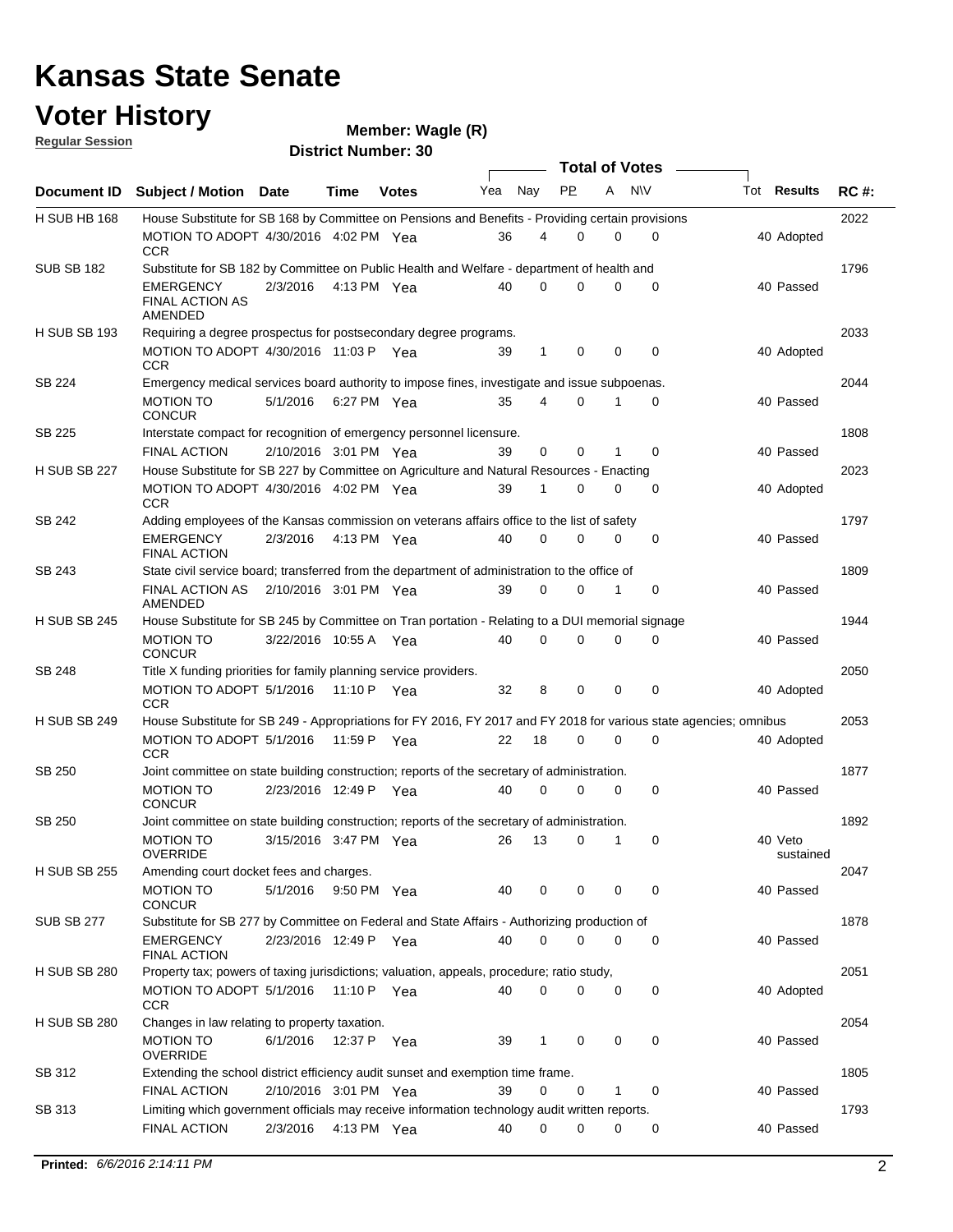## **Voter History**

**Regular Session**

**Wagle (R)**

|                   |                                                                                                              |                       |      |              |     |              |           |             | <b>Total of Votes</b> |             |             |
|-------------------|--------------------------------------------------------------------------------------------------------------|-----------------------|------|--------------|-----|--------------|-----------|-------------|-----------------------|-------------|-------------|
| Document ID       | <b>Subject / Motion</b>                                                                                      | Date                  | Time | <b>Votes</b> | Yea | Nay          | <b>PP</b> |             | A NW                  | Tot Results | <b>RC#:</b> |
| SB 314            | Extending the local food and farm task force.                                                                |                       |      |              |     |              |           |             |                       |             | 1847        |
|                   | <b>EMERGENCY</b><br><b>FINAL ACTION AS</b><br>AMENDED                                                        | 2/18/2016 6:35 PM Yea |      |              | 38  | $\mathbf{1}$ | 0         | 1           | 0                     | 40 Passed   |             |
| SB 318            | Utilities and state entities.                                                                                |                       |      |              |     |              |           |             |                       |             | 1813        |
|                   | <b>MOTION TO</b><br><b>AMEND Francisco</b>                                                                   | 2/11/2016 3:45 PM Nay |      |              | 15  | 24           | 0         | 1           | 0                     | 40 Rejected |             |
| <b>SB 318</b>     | Utilities and state entities.                                                                                |                       |      |              |     |              |           |             |                       |             | 1821        |
|                   | <b>EMERGENCY</b><br><b>FINAL ACTION AS</b><br><b>AMENDED</b>                                                 | 2/11/2016 9:14 PM Yea |      |              | 37  | 2            | 0         | 1           | $\mathbf 0$           | 40 Passed   |             |
| SB 318            | Utilities and state entities.                                                                                |                       |      |              |     |              |           |             |                       |             | 1989        |
|                   | MOTION TO ADOPT $4/28/2016$ 2:54 PM Yea<br><b>CCR</b>                                                        |                       |      |              | 39  | 1            | 0         | $\mathbf 0$ | 0                     | 40 Adopted  |             |
| SB 319            | Amending article reference for small claims venue.                                                           |                       |      |              |     |              |           |             |                       |             | 1789        |
|                   | <b>FINAL ACTION</b>                                                                                          | 1/28/2016 3:55 PM Yea |      |              | 40  | 0            | 0         | 0           | $\mathbf 0$           | 40 Passed   |             |
| SB 319            | Civil procedure; enacting the public speech protection act; limiting certain habeas corpus actions; amending |                       |      |              |     |              |           |             |                       |             | 2000        |
|                   | MOTION TO ADOPT 4/29/2016 12:31 P Yea<br><b>CCR</b>                                                          |                       |      |              | 40  | 0            | $\Omega$  | $\Omega$    | 0                     | 40 Adopted  |             |
| SB 321            | Eliminating conditions upon the protective filing of wills.                                                  |                       |      |              |     |              |           |             |                       |             | 1790        |
|                   | <b>FINAL ACTION</b>                                                                                          | 1/28/2016 3:55 PM Yea |      |              | 40  | 0            | 0         | 0           | 0                     | 40 Passed   |             |
| SB 321            | Eliminating conditions upon the protective filing of wills.<br><b>MOTION TO</b><br><b>CONCUR</b>             | 4/29/2016 4:18 PM Yea |      |              | 40  | 0            | 0         | 0           | 0                     | 40 Passed   | 2011        |
| <b>SUB SB 323</b> | Substitute for SB 323 by Committee Education - Creating the Jason Flatt act; requiring suicide               |                       |      |              |     |              |           |             |                       |             | 1839        |
|                   | <b>FINAL ACTION</b>                                                                                          | 2/18/2016 3:14 PM Yea |      |              | 38  | 1            | 0         | 1           | 0                     | 40 Passed   |             |
| <b>SUB SB 323</b> | Substitute for SB 323 by Committee on Education - Providing a cap on capital improvement state aid and       |                       |      |              |     |              |           |             |                       |             | 2024        |
|                   | MOTION TO ADOPT 4/30/2016 4:02 PM Yea<br>CCR                                                                 |                       |      |              | 40  | 0            | 0         | 0           | 0                     | 40 Adopted  |             |
| SB 325            | Allowing prosecutor access to child in need of care records.                                                 |                       |      |              |     |              |           |             |                       |             | 1830        |
|                   | <b>FINAL ACTION</b>                                                                                          | 2/17/2016 3:20 PM Yea |      |              | 40  | 0            | 0         | $\mathbf 0$ | 0                     | 40 Passed   |             |
| SB 325            | Allowing prosecutor access to child in need of care records.                                                 |                       |      |              |     |              |           |             |                       |             | 2034        |
|                   | MOTION TO ADOPT 4/30/2016 11:03 P Yea<br><b>CCR</b>                                                          |                       |      |              | 40  | 0            | 0         | $\mathbf 0$ | 0                     | 40 Adopted  |             |
| SB 326            | Increasing production limits for microbreweries.                                                             |                       |      |              |     |              |           |             |                       |             | 1879        |
|                   | <b>EMERGENCY</b><br>FINAL ACTION AS<br>AMENDED                                                               | 2/23/2016 12:49 P Yea |      |              | 40  | 0            | 0         | 0           | 0                     | 40 Passed   |             |
| SB 326            | Increasing production limits for microbreweries.                                                             |                       |      |              |     |              |           |             |                       |             | 2012        |
|                   | MOTION TO ADOPT 4/29/2016 4:18 PM Yea<br>CCR.                                                                |                       |      |              | 40  | 0            | 0         | 0           | 0                     | 40 Adopted  |             |
| SB 329            | Clarifying approval of a change application for place of use for multi-year flex accounts.                   |                       |      |              |     |              |           |             |                       |             | 1831        |
|                   | FINAL ACTION AS<br>AMENDED                                                                                   | 2/17/2016 3:20 PM Yea |      |              | 40  | 0            | 0         | 0           | 0                     | 40 Passed   |             |
| SB 330            | Establishing the Kansas conservation reserve enhancement program.                                            |                       |      |              |     |              |           |             |                       |             | 1857        |
|                   | FINAL ACTION AS 2/23/2016 11:02 A Yea<br>AMENDED                                                             |                       |      |              | 40  | 0            | 0         | 0           | 0                     | 40 Passed   |             |
| SB 334            | Requiring notice to the attorney general before any Kansas court determines that a statute or                |                       |      |              |     |              |           |             |                       |             | 1832        |
|                   | <b>FINAL ACTION</b>                                                                                          | 2/17/2016 3:20 PM Yea |      |              | 40  | 0            | 0         | 0           | 0                     | 40 Passed   |             |
| <b>SUB SB 335</b> | Senate Substitute for SB 335 by Committee on Transportation - Relating to registration,                      |                       |      |              |     |              |           |             |                       |             | 1849        |
|                   | <b>MOTION TO</b><br><b>AMEND Pettey</b>                                                                      | 2/22/2016 3:17 PM Yea |      |              | 15  | 20           | 5         | 0           | 0                     | 40 Rejected |             |
| <b>SUB SB 335</b> | Senate Substitute for SB 335 by Committee on Transportation - Relating to registration,                      |                       |      |              |     |              |           |             |                       |             | 1858        |
|                   | FINAL ACTION AS<br>AMENDED                                                                                   | 2/23/2016 11:02 A     |      | Nay          | 24  | 14           | 2         | 0           | 0                     | 40 Passed   |             |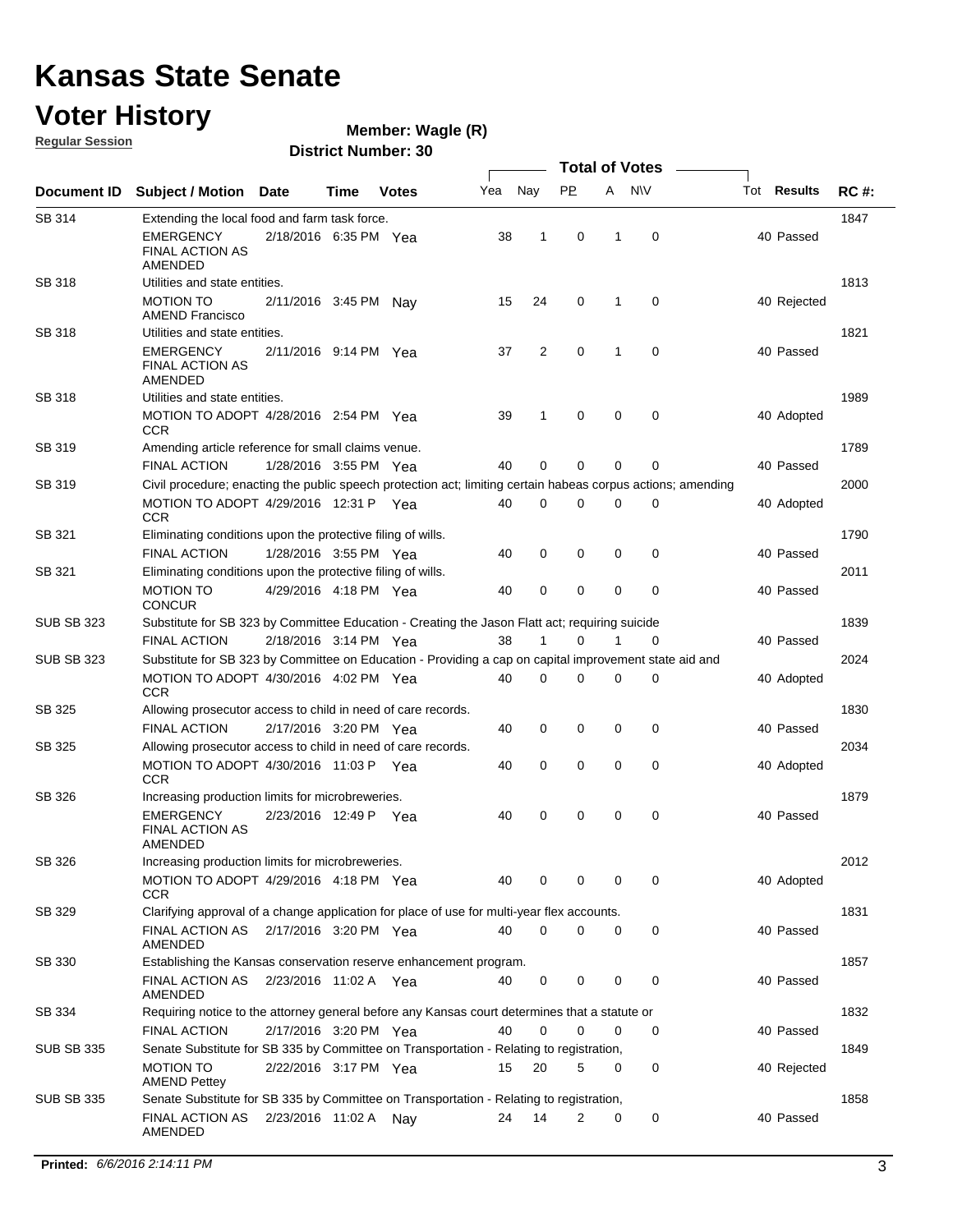## **Voter History**

**Wagle (R)**

**Regular Session**

|                   |                                                                                                |                       |             |              |     |             |              |   | <b>Total of Votes</b> |                    |             |
|-------------------|------------------------------------------------------------------------------------------------|-----------------------|-------------|--------------|-----|-------------|--------------|---|-----------------------|--------------------|-------------|
| Document ID       | <b>Subject / Motion</b>                                                                        | Date                  | Time        | <b>Votes</b> | Yea | Nay         | <b>PP</b>    | A | <b>NV</b>             | Tot <b>Results</b> | <b>RC#:</b> |
| SB 337            | Creating a penalty for failure to report annual water use.                                     |                       |             |              |     |             |              |   |                       |                    | 1833        |
|                   | <b>FINAL ACTION AS</b><br>AMENDED                                                              | 2/17/2016 3:20 PM Yea |             |              | 39  | 1           | 0            | 0 | 0                     | 40 Passed          |             |
| H SUB SB 337      | House Substitute for SB 337 by Committee on Agriculture and Natural Resources - Water;         |                       |             |              |     |             |              |   |                       |                    | 2025        |
|                   | MOTION TO ADOPT 4/30/2016 4:02 PM Yea<br><b>CCR</b>                                            |                       |             |              | 39  | 1           | 0            | 0 | 0                     | 40 Adopted         |             |
| <b>SB 338</b>     | Rehabilitation of abandoned property by cities.                                                |                       |             |              |     |             |              |   |                       |                    | 1859        |
|                   | FINAL ACTION AS 2/23/2016 11:02 A Yea<br>AMENDED                                               |                       |             |              | 32  | 8           | 0            | 0 | $\mathbf 0$           | 40 Passed          |             |
| SB 341            | Allowing step therapy for medicaid patients.                                                   |                       |             |              |     |             |              |   |                       |                    | 1800        |
|                   | Sustain ruling of<br><b>Rules Committee</b>                                                    | 2/9/2016              | 4:15 PM Yea |              | 22  | 15          | $\mathbf{1}$ | 2 | $\mathbf 0$           | 40 Passed          |             |
| SB 341            | Allowing step therapy for medicaid patients.                                                   |                       |             |              |     |             |              |   |                       |                    | 1801        |
|                   | <b>MOTION TO</b><br><b>AMEND Smith</b>                                                         | 2/9/2016              | 4:19 PM     | Nav          | 13  | 23          | 0            | 4 | $\mathbf 0$           | 40 Rejected        |             |
| SB 341            | Allowing step therapy for medicaid patients.                                                   |                       |             |              |     |             |              |   |                       |                    | 1802        |
|                   | <b>MOTION TO</b><br>AMEND Schmidt V                                                            | 2/9/2016              | 4:30 PM     | Nav          | 11  | 25          | 0            | 4 | $\mathbf 0$           | 40 Rejected        |             |
| SB 341            | Allowing step therapy for medicaid patients.                                                   |                       |             |              |     |             |              |   |                       |                    | 1803        |
|                   | <b>MOTION TO</b><br><b>AMEND Schmidt V</b>                                                     | 2/9/2016              |             | 4:56 PM Yea  | 27  | 8           | 0            | 5 | $\mathbf 0$           | 40 Adopted         |             |
| SB 341            | Allowing step therapy for medicaid patients.                                                   |                       |             |              |     |             |              |   |                       |                    | 1810        |
|                   | <b>FINAL ACTION AS</b><br>AMENDED                                                              | 2/10/2016 3:01 PM Yea |             |              | 23  | 16          | 0            | 1 | $\mathbf 0$           | 40 Passed          |             |
| SB 342            | Creating the student online personal protection act.                                           |                       |             |              |     |             |              |   |                       |                    | 1885        |
|                   | <b>EMERGENCY</b><br><b>FINAL ACTION AS</b><br>AMENDED                                          | 3/10/2016 4:33 PM Yea |             |              | 39  | $\mathbf 0$ | 0            | 1 | $\mathbf 0$           | 40 Passed          |             |
| SB 349            | Hazardous materials endorsement exemption.                                                     |                       |             |              |     |             |              |   |                       |                    | 1811        |
|                   | <b>FINAL ACTION AS</b><br>AMENDED                                                              | 2/10/2016 3:01 PM Yea |             |              | 39  | 0           | 0            | 1 | $\mathbf 0$           | 40 Passed          |             |
| SB 352            | Amending nonresident real estate broker and salesperson license requirements.                  |                       |             |              |     |             |              |   |                       |                    | 1840        |
|                   | <b>FINAL ACTION</b>                                                                            | 2/18/2016 3:14 PM Yea |             |              | 39  | $\mathbf 0$ | 0            | 1 | $\mathbf 0$           | 40 Passed          |             |
| SB 353            | Allowing exemption of certain federal property without an order of the board of tax appeals.   |                       |             |              |     |             |              |   |                       |                    | 1958        |
|                   | <b>EMERGENCY</b><br><b>FINAL ACTION</b>                                                        | 3/22/2016 7:20 PM Yea |             |              | 40  | $\mathbf 0$ | 0            | 0 | 0                     | 40 Passed          |             |
| <b>SUB SB 356</b> | Substitute for SB 356 by Committee on Education - Amendments regarding school district capital |                       |             |              |     |             |              |   |                       |                    | 1967        |
|                   | EFA SUB BILL AS<br>AMENDED                                                                     | 3/23/2016 6:03 PM Yea |             |              | 27  | 12          | 1            | 0 | 0                     | 40 Passed          |             |
| SB 358            | Amending the nurse educator service scholarship program act.                                   |                       |             |              |     |             |              |   |                       |                    | 1834        |
|                   | <b>FINAL ACTION AS</b><br>AMENDED                                                              | 2/17/2016 3:20 PM Yea |             |              | 40  | 0           | 0            | 0 | 0                     | 40 Passed          |             |
| <b>SB 359</b>     | Concerning property taxation; relating to county appraisers, market study analysis,            |                       |             |              |     |             |              |   |                       |                    | 1959        |
|                   | <b>EMERGENCY</b><br>FINAL ACTION AS<br>AMENDED                                                 | 3/22/2016 7:20 PM Yea |             |              | 40  | $\mathbf 0$ | 0            | 0 | 0                     | 40 Passed          |             |
| SB 361            | Open records act; definitions, public agency and public record.                                |                       |             |              |     |             |              |   |                       |                    | 1841        |
|                   | FINAL ACTION AS<br><b>AMENDED</b>                                                              | 2/18/2016 3:14 PM Yea |             |              | 39  | 0           | 0            | 1 | 0                     | 40 Passed          |             |
| SB 362            | Adding electronically stored information to the criminal justice information system; amending  |                       |             |              |     |             |              |   |                       |                    | 1860        |
|                   | <b>FINAL ACTION</b>                                                                            | 2/23/2016 11:02 A Yea |             |              | 39  | 1           | 0            | 0 | 0                     | 40 Passed          |             |
| SB 363            | Relating to licensure of acupuncturists.                                                       |                       |             |              |     |             |              |   |                       |                    | 1934        |
|                   | FINAL ACTION AS<br>AMENDED                                                                     | 3/22/2016 10:46 A Yea |             |              | 38  | 2           | 0            | 0 | 0                     | 40 Passed          |             |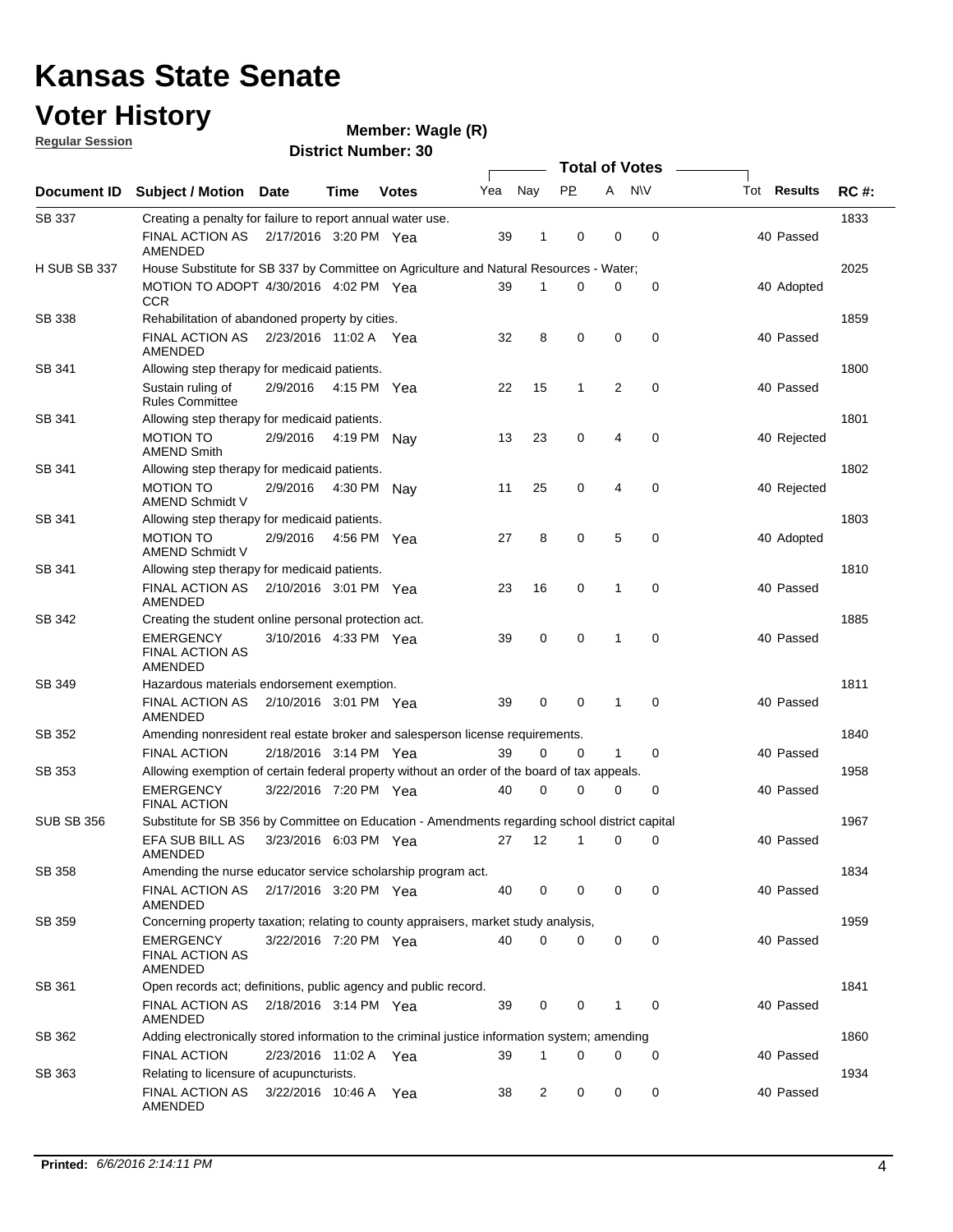| <b>Voter History</b><br><b>Regular Session</b> |                                                                                                                              |                       |             | Member: Wagle (R)<br><b>District Number: 30</b> |     |             |             |                       |             |             |             |
|------------------------------------------------|------------------------------------------------------------------------------------------------------------------------------|-----------------------|-------------|-------------------------------------------------|-----|-------------|-------------|-----------------------|-------------|-------------|-------------|
|                                                |                                                                                                                              |                       |             |                                                 |     |             |             | <b>Total of Votes</b> |             |             |             |
| Document ID                                    | <b>Subject / Motion Date</b>                                                                                                 |                       | Time        | <b>Votes</b>                                    | Yea | Nay         | <b>PP</b>   | A                     | <b>NV</b>   | Tot Results | <b>RC#:</b> |
| SB 365                                         | Enacting the contaminated property redevelopment act.                                                                        |                       |             |                                                 |     |             |             |                       |             |             | 1861        |
|                                                | FINAL ACTION AS<br>AMENDED                                                                                                   | 2/23/2016 11:02 A Yea |             |                                                 | 36  | 4           | 0           | 0                     | $\mathbf 0$ | 40 Passed   |             |
| <b>SB 366</b>                                  | Prohibiting price controls on the purchase or sale of private residential or commercial                                      |                       |             |                                                 |     |             |             |                       |             |             | 1862        |
|                                                | <b>FINAL ACTION</b>                                                                                                          | 2/23/2016 11:02 A Yea |             |                                                 | 34  | 6           | 0           | $\mathbf 0$           | 0           | 40 Passed   |             |
| SB 366                                         | Concerning local governmental regulatory authority; price controls on real estate transactions; food labeling, distribution, |                       |             |                                                 |     |             |             |                       |             |             | 2040        |
|                                                | MOTION TO ADOPT 5/1/2016<br><b>CCR</b>                                                                                       |                       | 4:49 PM Yea |                                                 | 32  | 6           | 2           | $\mathbf 0$           | 0           | 40 Adopted  |             |
| SB 367                                         | Amendments to the juvenile justice system.                                                                                   |                       |             |                                                 |     |             |             |                       |             |             | 1880        |
|                                                | <b>EMERGENCY</b><br><b>FINAL ACTION AS</b><br>AMENDED                                                                        | 2/23/2016 12:49 P     |             | Yea                                             | 38  | 2           | $\mathbf 0$ | 0                     | $\mathbf 0$ | 40 Passed   |             |
| SB 367                                         | Amendments to the juvenile justice system                                                                                    |                       |             |                                                 |     |             |             |                       |             |             | 1986        |
|                                                | MOTION TO ADOPT 3/24/2016 3:27 PM Yea<br><b>CCR</b>                                                                          |                       |             |                                                 | 40  | $\mathbf 0$ | 0           | 0                     | $\mathbf 0$ | 40 Adopted  |             |
| SB 369                                         | Modernizing the Kansas mortgage business act.                                                                                |                       |             |                                                 |     |             |             |                       |             |             | 1835        |
|                                                | <b>FINAL ACTION</b>                                                                                                          | 2/17/2016 3:20 PM Yea |             |                                                 | 40  | 0           | 0           | 0                     | $\mathbf 0$ | 40 Passed   |             |
| SB 370                                         | Expanding the types of claims for payment of proceeds statutes.                                                              |                       |             |                                                 |     |             |             |                       |             |             | 1836        |
|                                                | <b>FINAL ACTION</b>                                                                                                          | 2/17/2016 3:20 PM Yea |             |                                                 | 40  | 0           | 0           | $\Omega$              | 0           | 40 Passed   |             |
| SB 372                                         | Amendments to Kansas public assistance eligibility, limitations and verification.                                            |                       |             |                                                 |     |             |             |                       |             |             | 1843        |
|                                                | <b>MOTION TO</b><br><b>AMEND Haley</b>                                                                                       | 2/18/2016 6:03 PM Nay |             |                                                 | 3   | 31          | 4           | 2                     | $\mathbf 0$ | 40 Rejected |             |
| SB 372                                         | Amendments to Kansas public assistance eligibility, limitations and verification.                                            |                       |             |                                                 |     |             |             |                       |             |             | 1848        |
|                                                | <b>EMERGENCY</b><br>FINAL ACTION AS<br>AMENDED                                                                               | 2/18/2016 6:35 PM Yea |             |                                                 | 31  | 8           | $\mathbf 0$ | $\mathbf{1}$          | $\mathbf 0$ | 40 Passed   |             |
| SB 373                                         | Driver's license operation of vehicle with temporary registration.                                                           |                       |             |                                                 |     |             |             |                       |             |             | 1806        |
|                                                | <b>FINAL ACTION</b>                                                                                                          | 2/10/2016 3:01 PM Yea |             |                                                 | 39  | 0           | 0           |                       | 0           | 40 Passed   |             |
| SB 373                                         | Authorizing the director of the Kansas Turnpike Authority to instruct the division of vehicles to require payment of         |                       |             |                                                 |     |             |             |                       |             |             | 1990        |
|                                                | MOTION TO ADOPT 4/28/2016 2:54 PM Nay<br>CCR                                                                                 |                       |             |                                                 | 36  | 4           | 0           | 0                     | 0           | 40 Adopted  |             |
| SB 374                                         | Amending requirements for justification and approval of sureties.                                                            |                       |             |                                                 |     |             |             |                       |             |             | 1863        |
|                                                | FINAL ACTION AS<br>AMENDED                                                                                                   | 2/23/2016 11:07 A Yea |             |                                                 | 38  | 2           | 0           | 0                     | $\mathbf 0$ | 40 Passed   |             |
| SB 375                                         | Changing the definition of "significantly subaverage general intellectual functioning"                                       |                       |             |                                                 |     |             |             |                       |             |             | 1844        |
|                                                | <b>EMERGENCY</b><br>FINAL ACTION AS<br>AMENDED                                                                               | 2/18/2016 6:35 PM Yea |             |                                                 | 39  | 0           | 0           | $\mathbf{1}$          | 0           | 40 Passed   |             |
| <b>SB 376</b>                                  | Amending law enforcement duties concerning missing person reports.                                                           |                       |             |                                                 |     |             |             |                       |             |             | 1845        |
|                                                | <b>EMERGENCY</b><br><b>FINAL ACTION AS</b><br>AMENDED                                                                        | 2/18/2016 6:35 PM Yea |             |                                                 | 39  | 0           | 0           | $\mathbf{1}$          | 0           | 40 Passed   |             |
| SB 379                                         | Farm wineries; licenses; no term of residency.                                                                               |                       |             |                                                 |     |             |             |                       |             |             | 1886        |

3/10/2016 EMERGENCY Yea 40 4:33 PM 39 0 0 0 1 Passed

2/23/2016 FINAL ACTION Yea 40 11:02 A 40 0 0 0 0 Passed

FINAL ACTION AS 2/23/2016 11:07 A Yea 40 0 0 0 40 Passed

4/28/2016 MOTION TO ADOPT Yea 40 2:54 PM 40 0 0 0 0 Adopted

Repealing requirement that wrecker and towing service providers file notices, publications

Establishing the pooled money investment board as a separate state agency for purposes of budget

SB 382

SB 387

SB 387

FINAL ACTION AS AMENDED

Legalizing certain savings account promotions.

AMENDED

**CCR** 

1853

1864

1991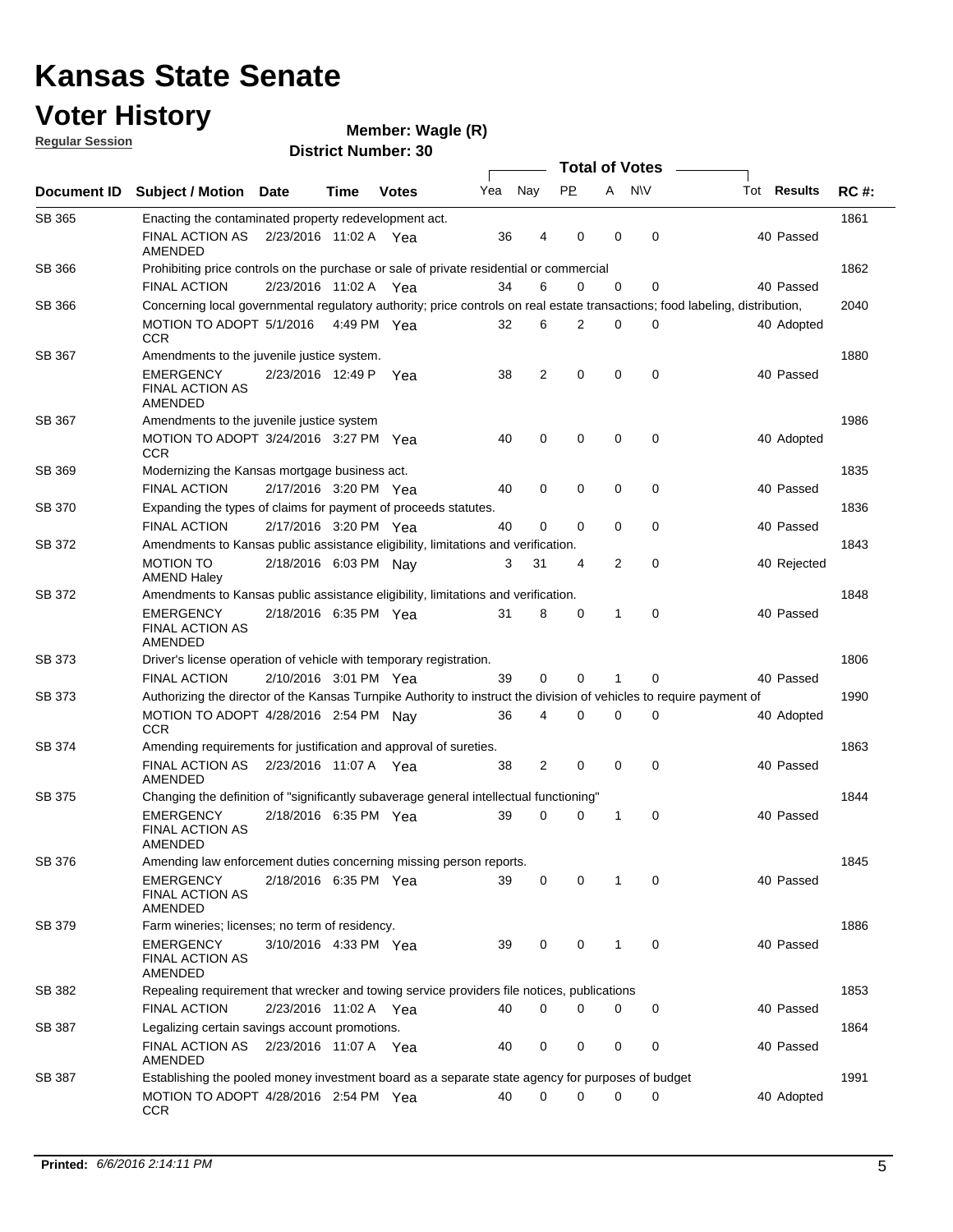## **Voter History**

**Regular Session**

| <u>noquial oceanull</u> |                                                                                                   |                        |             | <b>District Number: 30</b> |     |          |             |              |                       |                    |             |
|-------------------------|---------------------------------------------------------------------------------------------------|------------------------|-------------|----------------------------|-----|----------|-------------|--------------|-----------------------|--------------------|-------------|
|                         |                                                                                                   |                        |             |                            |     |          |             |              | <b>Total of Votes</b> |                    |             |
| <b>Document ID</b>      | <b>Subject / Motion</b>                                                                           | <b>Date</b>            | <b>Time</b> | <b>Votes</b>               | Yea | Nay      | <b>PP</b>   | A            | N\V                   | Tot <b>Results</b> | <b>RC#:</b> |
| <b>SB 388</b>           | Requiring the state board of regents to adopt a policy on awarding credit hours based on CLEP     |                        |             |                            |     |          |             |              |                       |                    | 1887        |
|                         | EMERGENCY<br><b>FINAL ACTION AS</b><br>AMENDED                                                    | 3/10/2016 4:33 PM Yea  |             |                            | 39  | 0        | $\mathbf 0$ | 1            | 0                     | 40 Passed          |             |
| <b>SB 388</b>           | Requiring the state board of regents to adopt a policy on awarding credit hours based on CLEP     |                        |             |                            |     |          |             |              |                       |                    | 2026        |
|                         | MOTION TO ADOPT 4/30/2016 4:02 PM Nay<br><b>CCR</b>                                               |                        |             |                            | 15  | 25       | 0           | 0            | 0                     | 40 Not adopted     |             |
| SB 390                  | Amending the state banking code.                                                                  |                        |             |                            |     |          |             |              |                       |                    | 1837        |
|                         | FINAL ACTION AS  2/17/2016  3:20 PM  Yea<br>AMENDED                                               |                        |             |                            | 40  | 0        | 0           | 0            | $\mathbf 0$           | 40 Passed          |             |
| SB 390                  | Amending the state banking code.                                                                  |                        |             |                            |     |          |             |              |                       |                    | 1992        |
|                         | MOTION TO ADOPT 4/28/2016 2:54 PM Yea<br><b>CCR</b>                                               |                        |             |                            | 40  | 0        | 0           | 0            | 0                     | 40 Adopted         |             |
| SB 391                  | Creating the crimes of unlawful transmission of a visual depiction of a child and unlawful        |                        |             |                            |     |          |             |              |                       |                    | 1865        |
|                         | <b>FINAL ACTION AS</b><br><b>AMENDED</b>                                                          | 2/23/2016 11:07 A  Yea |             |                            | 40  | $\Omega$ | $\Omega$    | $\Omega$     | 0                     | 40 Passed          |             |
| SB 392                  | Amending provisions relating to a request for final disposition of detainer by prisoners.         |                        |             |                            |     |          |             |              |                       |                    | 1866        |
|                         | <b>FINAL ACTION</b>                                                                               | 2/23/2016 11:07 A      |             | Yea                        | 40  | 0        | 0           | 0            | 0                     | 40 Passed          |             |
| SB 393                  | Consideration of domestic abuse in determining the issue of custody, residency and parenting      |                        |             |                            |     |          |             |              |                       |                    | 1881        |
|                         | <b>EMERGENCY</b><br><b>FINAL ACTION</b>                                                           | 2/23/2016 12:49 P Yea  |             |                            | 40  | 0        | 0           | 0            | 0                     | 40 Passed          |             |
| SB 395                  | Limiting length of legislative session to 100 calendar days in odd-numbered years and 60          |                        |             |                            |     |          |             |              |                       |                    | 1842        |
|                         | FINAL ACTION AS<br>AMENDED                                                                        | 2/18/2016 3:14 PM Yea  |             |                            | 25  | 11       | 3           | $\mathbf{1}$ | $\mathbf 0$           | 40 Passed          |             |
| SB 402                  | Charitable healthcare providers; continuing education credits for gratuitous care of              |                        |             |                            |     |          |             |              |                       |                    | 1867        |
|                         | FINAL ACTION AS  2/23/2016  11:07 A  Yea<br>AMENDED                                               |                        |             |                            | 40  | $\Omega$ | 0           | 0            | 0                     | 40 Passed          |             |
| <b>H SUB SB 402</b>     | Public assistance; eligibility and limitations; step therapy under medicaid.                      |                        |             |                            |     |          |             |              |                       |                    | 2052        |
|                         | MOTION TO ADOPT 5/1/2016<br><b>CCR</b>                                                            |                        |             | 11:59 P Yea                | 27  | 13       | 0           | $\mathbf 0$  | 0                     | 40 Adopted         |             |
| SB 404                  | Authorizing the state board of regents on behalf of Kansas state university to sell               |                        |             |                            |     |          |             |              |                       |                    | 1900        |
|                         | <b>FINAL ACTION</b>                                                                               | 3/17/2016 2:59 PM Yea  |             |                            | 39  | 0        | 0           | $\mathbf{1}$ | $\mathbf 0$           | 40 Passed          |             |
| SB 405                  | Nonhighway certificate of title or salvage title for travel trailers.                             |                        |             |                            |     |          |             |              |                       |                    | 1854        |
|                         | <b>FINAL ACTION</b>                                                                               | 2/23/2016 11:02 A Yea  |             |                            | 40  | 0        | 0           | $\Omega$     | 0                     | 40 Passed          |             |
| SB 407                  | Reviving statute concerning conditional release of person civilly committed under the sexually    |                        |             |                            |     |          |             |              |                       |                    | 1868        |
|                         | <b>FINAL ACTION</b>                                                                               | 2/23/2016 11:07 A Yea  |             |                            | 40  | $\Omega$ | 0           | 0            | $\mathbf 0$           | 40 Passed          |             |
| SB 407                  | Amending registration requirements under the Kansas offender registration act for persons civilly |                        |             |                            |     |          |             |              |                       |                    | 2013        |
|                         | <b>MOTION TO</b><br><b>CONCUR</b>                                                                 | 4/29/2016 4:18 PM Yea  |             |                            | 40  | 0        | 0           | 0            | 0                     | 40 Passed          |             |
| SB 408                  | Reporting and investigation of abuse, neglect and exploitation of persons; duties and powers      |                        |             |                            |     |          |             |              |                       |                    | 1869        |
|                         | FINAL ACTION AS<br>AMENDED                                                                        | 2/23/2016 11:07 A Yea  |             |                            | 40  | 0        | 0           | 0            | 0                     | 40 Passed          |             |
| SB 408                  | Reporting and investigation of abuse, neglect and exploitation of persons; duties and powers      |                        |             |                            |     |          |             |              |                       |                    | 2014        |
|                         | <b>MOTION TO</b><br><b>CONCUR</b>                                                                 | 4/29/2016 4:18 PM Yea  |             |                            | 40  | 0        | 0           | 0            | 0                     | 40 Passed          |             |
| SB 410                  | Establishing a CARE family pilot program for foster care.                                         |                        |             |                            |     |          |             |              |                       |                    | 1851        |
|                         | <b>MOTION TO</b><br><b>AMEND Pettey</b>                                                           | 2/22/2016 7:34 PM Nav  |             |                            | 10  | 28       | 1           | $\mathbf{1}$ | 0                     | 40 Rejected        |             |
| SB 410                  | Establishing a CARE family pilot program for foster care.                                         |                        |             |                            |     |          |             |              |                       |                    | 1852        |
|                         | <b>MOTION TO</b><br><b>AMEND Pettey</b>                                                           | 2/22/2016 7:58 PM P&P  |             |                            | 9   | 26       | 4           | $\mathbf{1}$ | 0                     | 40 Rejected        |             |
| SB 410                  | Establishing a CARE family pilot program for foster care.                                         |                        |             |                            |     |          |             |              |                       |                    | 1870        |
|                         | <b>FINAL ACTION AS</b><br>AMENDED                                                                 | 2/23/2016 11:20 A Yea  |             |                            | 24  | 15       | 1           | 0            | 0                     | 40 Passed          |             |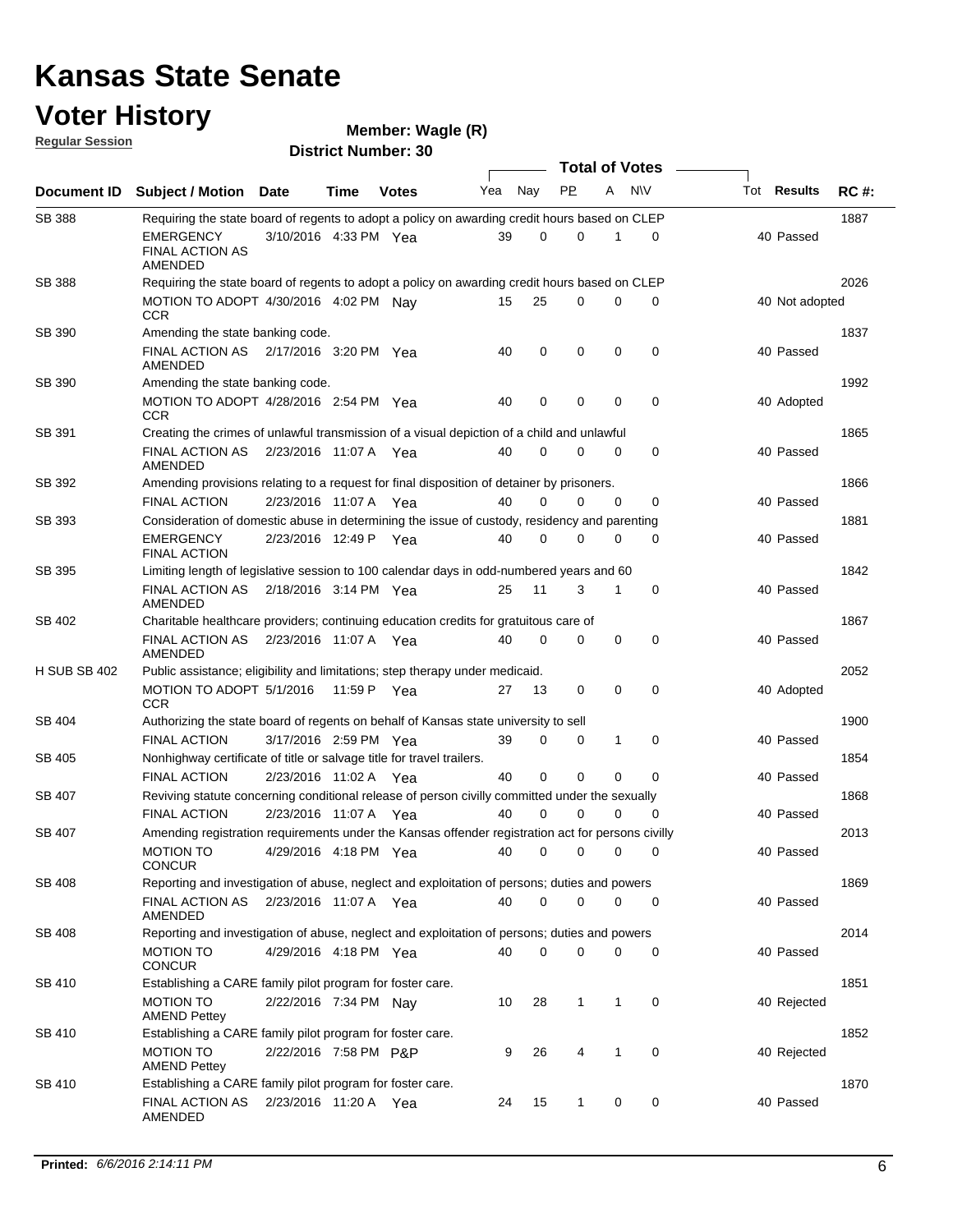### **Voter History**

**Regular Session**

**Wagle (R)**

**Document ID** Subject / Motion Date Time Votes Yea Nay PP A NIV Tot Results RC #: **District Number: 30 Date Votes Total of Votes Tot Results** Nav 1855 2/23/2016 FINAL ACTION Yea 40 11:02 A 39 0 0 1 0 Passed SB 412 Water district No. 1 of Johnson County and purposes of property easement. 1871 2/23/2016 FINAL ACTION Yea 40 11:20 A 40 0 0 0 0 Passed SB 415 Legislative review of exceptions to disclosure of public records. 1882 2/23/2016 EMERGENCY Yea 40 SB 418 FINAL ACTION AS AMENDED Amendments related to human trafficking, children in need of care and juvenile Yea 28 8 4 0 0 40 Passed 2035 MOTION TO ADOPT 4/30/2016 11:03 P Yea  $33 \quad 5 \quad 2 \quad 0 \quad 0$  40 Adopted SB 418 **CCR** Enacting the host families act; clarifying the use of a domestic violence offender assessment conducted by a 1872 2/23/2016 FINAL ACTION Yea 40 11:20 A 40 0 0 0 0 Passed SB 419 Affiliate transfer policies of mutual insurance policies organized to provide healthcare 1905 FINAL ACTION AS 3/17/2016 2:59 PM Yea  $\begin{array}{cccccc} 38 & 0 & 1 & 1 & 0 \end{array}$  40 Passed SB 421 AMENDED Carrying a concealed handgun in a public building; restricted access entrance. 1918 Return SB 422 back 3/17/2016 4:47 PM Nay 15 20 4 1 0 40 Not passed SB 422 to committee Secretary for aging and disability services licensure of certain facilities and standards 1919 EMERGENCY 3/17/2016 6:14 PM Yea 31 5 3 1 0 40 Passed SB 422 FINAL ACTION AS AMENDED Secretary for aging and disability services licensure of certain facilities and standards 1846 2/18/2016 EMERGENCY Yea 40 6:35 PM 39 0 0 0 1 Passed SB 423 FINAL ACTION AS AMENDED Redesignating Kansas state university - Salina, college of technology as Kansas state 1968 3/23/2016 EMERGENCY Yea 40 6:03 PM 40 0 0 0 0 Passed SB 424 FINAL ACTION AS AMENDED Amending consumer protection laws related to identity theft and security of personal 1883 2/23/2016 EMERGENCY Yea 40 12:49 P 40 0 0 0 0 Passed SB 426 FINAL ACTION Creating the crime of violation of a consumer protection related to door-to-door sales. 1888 3/10/2016 EMERGENCY Yea 40 4:33 PM 38 1 0 0 1 Passed SUB SB 428 FINAL ACTION AS AMENDED Substitute for SB 428 by Committee on Judiciary - Relating to eyewitness identification. 1935 3/22/2016 FINAL ACTION Yea 40 10:46 A 32 8 0 0 0 Passed SB 436 Prioritizing moneys spent for entities that provide family planning services. 1936 3/22/2016 FINAL ACTION AS Yea 40 10:46 A 37 3 0 0 0 Passed SB 437 AMENDED Simon's Law; withholding life sustaining treatment for persons under 18 years of age; 1873 FINAL ACTION AS 2/23/2016 11:20 A Yea 40 0 0 0 40 Passed SB 438 AMENDED Renewals of property and casualty insurance policies. 1937 3/22/2016 FINAL ACTION AS Yea 40 10:46 A 21 19 0 0 0 Passed SB 439 AMENDED Grounds for impeachment of justices of the supreme court and certain judges of the 1850 MOTION TO 2/22/2016 3:47 PM Nay 13 26 1 0 0 40 Rejected SUB SB 440 AMEND Hensley Substitute for SB 440 by Committee on Judiciary ? Supreme court general administrative 1874 FINAL ACTION AS 2/23/2016 11:20 A Yea 28 9 3 0 0 40 Passed SUB SB 440 AMENDED Substitute for SB 440 by Committee on Judiciary ? Supreme court general administrative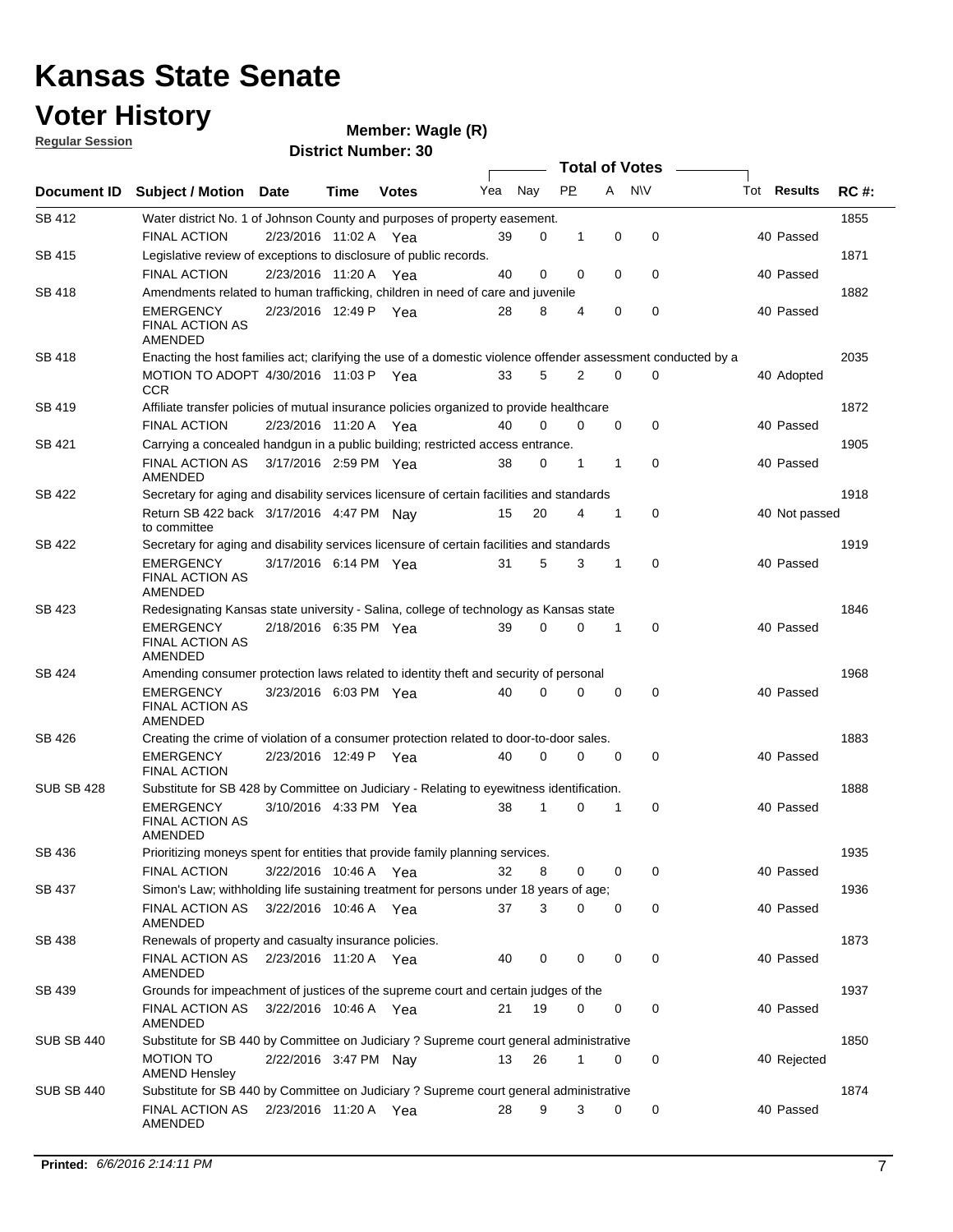### **Voter History Regular Session**

**Wagle (R)**

|                   |                                                                                           |                       |      |              |     |                |              |             | <b>Total of Votes</b> |                    |             |
|-------------------|-------------------------------------------------------------------------------------------|-----------------------|------|--------------|-----|----------------|--------------|-------------|-----------------------|--------------------|-------------|
| Document ID       | <b>Subject / Motion Date</b>                                                              |                       | Time | <b>Votes</b> | Yea | Nay            | <b>PP</b>    | A           | <b>N\V</b>            | Tot <b>Results</b> | <b>RC#:</b> |
| SB 443            | Official state of Kansas "cage elevator."                                                 |                       |      |              |     |                |              |             |                       |                    | 1884        |
|                   | <b>FINAL ACTION</b>                                                                       | 3/10/2016 4:33 PM Yea |      |              | 39  | 0              | 0            | 1           | 0                     | 40 Passed          |             |
| <b>SB 445</b>     | Client assessment, referral and evaluation program amendments.                            |                       |      |              |     |                |              |             |                       |                    | 1920        |
|                   | <b>EMERGENCY</b><br><b>FINAL ACTION AS</b><br>AMENDED                                     | 3/17/2016 6:14 PM Yea |      |              | 39  | 0              | $\mathbf 0$  | 1           | $\mathbf 0$           | 40 Passed          |             |
| SB 449            | Behavioral sciences regulatory board amendments.                                          |                       |      |              |     |                |              |             |                       |                    | 1875        |
|                   | <b>FINAL ACTION AS</b><br>AMENDED                                                         | 2/23/2016 11:20 A Yea |      |              | 33  | $\overline{7}$ | 0            | $\mathbf 0$ | $\mathbf 0$           | 40 Passed          |             |
| SB 449            | Kansas department for aging and disability services; powers, duties                       |                       |      |              |     |                |              |             |                       |                    | 2045        |
|                   | MOTION TO ADOPT 5/1/2016 6:27 PM Yea<br><b>CCR</b>                                        |                       |      |              | 39  | $\mathbf 0$    | $\mathbf 0$  | 1           | $\mathbf 0$           | 40 Adopted         |             |
| SB 453            | Creating a program for early release from incarceration for parents in certain cases.     |                       |      |              |     |                |              |             |                       |                    | 1876        |
|                   | FINAL ACTION AS<br>AMENDED                                                                | 2/23/2016 11:20 A Yea |      |              | 40  | $\mathbf 0$    | 0            | $\mathbf 0$ | 0                     | 40 Passed          |             |
| SB 454            | Amending court docket fees and charges.                                                   |                       |      |              |     |                |              |             |                       |                    | 1906        |
|                   | <b>FINAL ACTION</b>                                                                       | 3/17/2016 2:59 PM Yea |      |              | 30  | 7              | 2            | 1           | $\mathbf 0$           | 40 Passed          |             |
| SB 457            | Nursing home quality care assessment rate and sunset.                                     |                       |      |              |     |                |              |             |                       |                    | 1907        |
|                   | <b>FINAL ACTION AS</b><br>AMENDED                                                         | 3/17/2016 2:59 PM Yea |      |              | 34  | 5              | 0            | 1           | $\mathbf 0$           | 40 Passed          |             |
| SB 459            | Fire extinguisher inspections; fireworks manufacturers, distributors and display          |                       |      |              |     |                |              |             |                       |                    | 1889        |
|                   | <b>EMERGENCY</b><br><b>FINAL ACTION AS</b><br>AMENDED                                     | 3/10/2016 4:33 PM Yea |      |              | 38  | 1              | 0            | 1           | $\mathbf 0$           | 40 Passed          |             |
| <b>SUB SB 462</b> | Substitute for SB 462 by Senate Committee on Federal and State Affairs - Concerning civil |                       |      |              |     |                |              |             |                       |                    | 1969        |
|                   | EFA SUB BILL                                                                              | 3/23/2016 6:03 PM Yea |      |              | 40  | 0              | 0            | 0           | 0                     | 40 Passed          |             |
| SB 469            | Recertification of professional employees' organizations under the professional           |                       |      |              |     |                |              |             |                       |                    | 1966        |
|                   | <b>MOTION TO</b><br>AMEND<br>Baumgardner                                                  | 3/23/2016 3:39 PM Nav |      |              | 22  | 18             | 0            | 0           | $\mathbf 0$           | 40 Adopted         |             |
| SB 469            | Recertification of professional employees' organizations under the professional           |                       |      |              |     |                |              |             |                       |                    | 1970        |
|                   | <b>EMERGENCY</b><br><b>FINAL ACTION AS</b><br>AMENDED                                     | 3/23/2016 6:03 PM Yea |      |              | 22  | 18             | 0            | 0           | 0                     | 40 Passed          |             |
| SB 474            | Authorizing the state finance council to oversee any sale of the Kansas bioscience        |                       |      |              |     |                |              |             |                       |                    | 1908        |
|                   | <b>FINAL ACTION AS</b><br>AMENDED                                                         | 3/17/2016 3:10 PM Yea |      |              | 34  | 4              | 1            | 1           | 0                     | 40 Passed          |             |
| SB 476            | Bourbon county commission; authorization to order financial audit of fire districts.      |                       |      |              |     |                |              |             |                       |                    | 1890        |
|                   | <b>EMERGENCY</b><br><b>FINAL ACTION AS</b><br>AMENDED                                     | 3/10/2016 4:33 PM Yea |      |              | 39  | $\mathbf{0}$   | $\mathbf{0}$ |             |                       | 40 Passed          |             |
| <b>SB 480</b>     | Amending search and seizure parameters for parole and postrelease supervision.            |                       |      |              |     |                |              |             |                       |                    | 1971        |
|                   | <b>EMERGENCY</b><br><b>FINAL ACTION</b>                                                   | 3/23/2016 6:03 PM Yea |      |              | 40  | 0              | 0            | 0           | $\mathbf 0$           | 40 Passed          |             |
| SB 484            | Approving a cigarette and tobacco sales and taxation compact between the Prairie Band     |                       |      |              |     |                |              |             |                       |                    | 1895        |
|                   | <b>EMERGENCY</b><br><b>FINAL ACTION</b>                                                   | 3/15/2016 5:30 PM Yea |      |              | 39  | 0              | 0            | 1           | 0                     | 40 Passed          |             |
| SB 485            | Approving a cigarette and tobacco sales and taxation compact between lowa Tribe of Kansas |                       |      |              |     |                |              |             |                       |                    | 1896        |
|                   | EMERGENCY<br><b>FINAL ACTION</b>                                                          | 3/15/2016 5:30 PM Yea |      |              | 39  | 0              | 0            | 1           | 0                     | 40 Passed          |             |
| SB 509            | Establishing a budget stabilization fund in the state treasury; revenue and expenditures; |                       |      |              |     |                |              |             |                       |                    | 1972        |
|                   | <b>EMERGENCY</b><br><b>FINAL ACTION AS</b><br>AMENDED                                     | 3/23/2016 6:03 PM Yea |      |              | 37  | 3              | 0            | 0           | 0                     | 40 Passed          |             |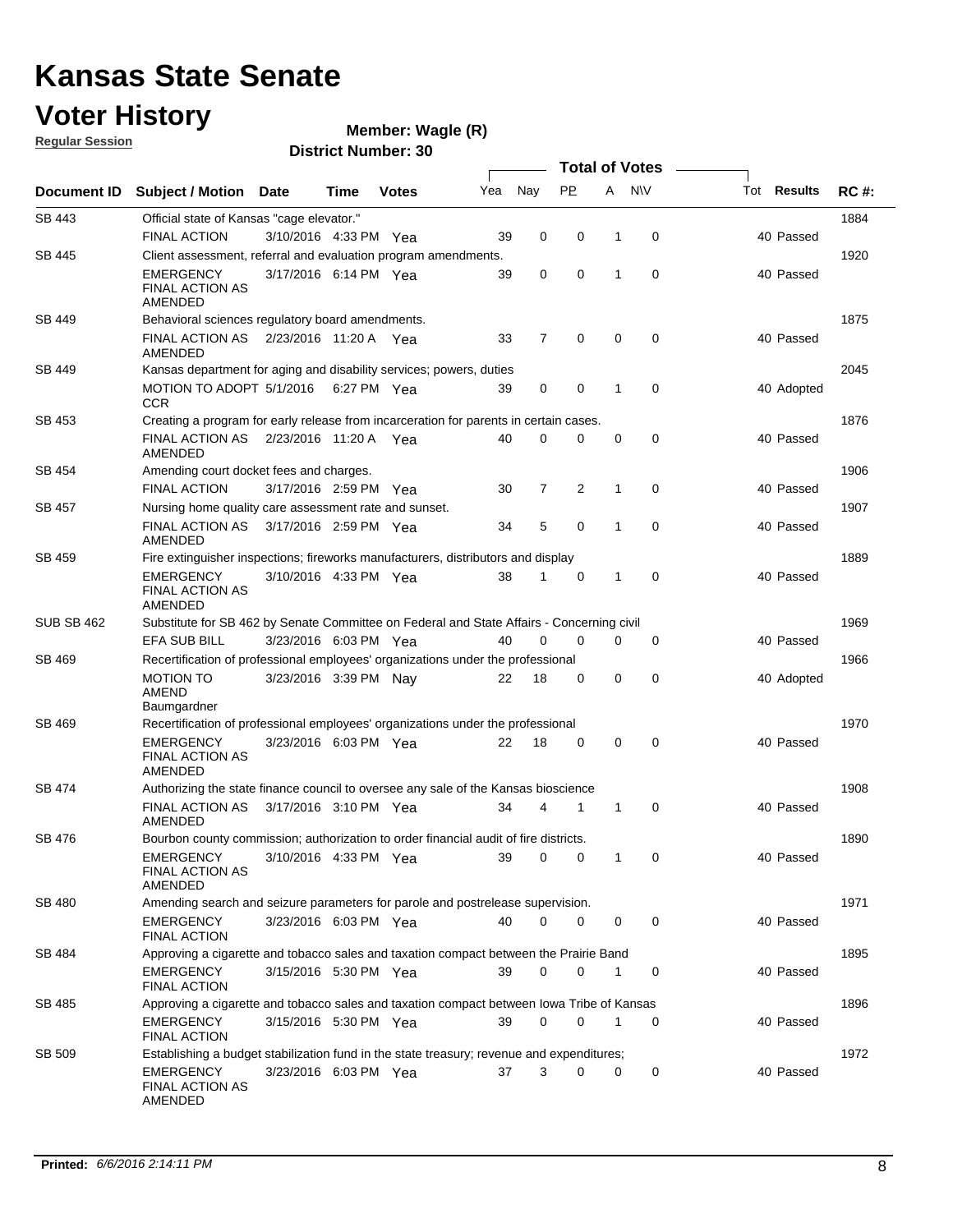## **Voter History**

**Regular Session**

**Wagle (R)**

|                      |                                                                                                    |                       |               |              |     |             |              |                | <b>Total of Votes</b> |                    |             |
|----------------------|----------------------------------------------------------------------------------------------------|-----------------------|---------------|--------------|-----|-------------|--------------|----------------|-----------------------|--------------------|-------------|
| <b>Document ID</b>   | <b>Subject / Motion Date</b>                                                                       |                       | Time          | <b>Votes</b> | Yea | Nay         | <b>PP</b>    | A              | <b>NV</b>             | Tot <b>Results</b> | <b>RC#:</b> |
| <b>SB 516</b>        | Requires 24 votes for adoption.                                                                    |                       |               |              |     |             |              |                |                       |                    | 2031        |
|                      | Motion to withdraw<br>from committee                                                               | 4/30/2016 4:08 PM     |               | Nav          | 8   | 32          | 0            | 0              | 0                     | 40 Not passed      |             |
| <b>SCR 1610</b>      | Reaffirming 10th Amendment rights.                                                                 |                       |               |              |     |             |              |                |                       |                    | 1938        |
|                      | EMERGENCY<br><b>FINAL ACTION</b><br><b>RESOLUTION</b>                                              | 3/22/2016 10:46 A Yea |               |              | 37  | 3           | 0            | 0              | 0                     | 40 Adopted         |             |
| <b>SCR 1612</b>      | Constitutional amendment providing for phase out and complete exemption from sales and use         |                       |               |              |     |             |              |                |                       |                    | 1954        |
|                      | <b>Move SR 1612</b><br>above the line                                                              | 3/22/2016 2:49 PM Nav |               |              | 21  | 19          | 0            | 0              | 0                     | 40 Not passed      |             |
| SR 1798              | A resolution supporting student privacy and safety.                                                |                       |               |              |     |             |              |                |                       |                    | 2055        |
|                      | FINAL ACTION<br><b>RESOLUTION</b>                                                                  | 6/1/2016              | 2:33 PM $Yea$ |              | 30  | 8           | 0            | $\overline{2}$ | 0                     | 40 Adopted         |             |
| S SUB FOR HB<br>2008 | Creating the student online personal protection act.                                               |                       |               |              |     |             |              |                |                       |                    | 1926        |
|                      | <b>EFA SUB BILL</b>                                                                                | 3/18/2016 9:50 AM Yea |               |              | 38  | 0           | 0            | 2              | $\mathbf 0$           | 40 Passed          |             |
| S SUB HB 2008        | Creating the student online personal protection act.                                               |                       |               |              |     |             |              |                |                       |                    | 1993        |
|                      | MOTION TO ADOPT 4/28/2016 2:54 PM Yea<br><b>CCR</b>                                                |                       |               |              | 40  | 0           | $\mathbf 0$  | $\mathbf 0$    | $\mathbf 0$           | 40 Adopted         |             |
| S SUB HB 2018        | Senate Substitute for HB 2018 by Committee on Corrections and Juvenile Justice - Adding            |                       |               |              |     |             |              |                |                       |                    | 1973        |
|                      | EFA SUB BILL AS<br><b>AMENDED</b>                                                                  | 3/23/2016 6:03 PM Yea |               |              | 38  | 2           | 0            | 0              | 0                     | 40 Passed          |             |
| S SUB FOR HB<br>2049 | Amending criminal penalties for possession of marijuana and burglary.                              |                       |               |              |     |             |              |                |                       |                    | 1792        |
|                      | <b>MOTION TO</b><br><b>AMEND Haley</b>                                                             | 2/3/2016              | 3:50 PM Nay   |              | 5   | 31          | 4            | 0              | 0                     | 40 Rejected        |             |
| S SUB FOR HB<br>2049 | Amending criminal penalties for possession of marijuana and burglary.                              |                       |               |              |     |             |              |                |                       |                    | 1798        |
|                      | <b>EMERGENCY</b><br><b>FINAL ACTION AS</b><br>AMENDED                                              | 2/3/2016              | 4:13 PM Yea   |              | 38  | 1           | $\mathbf{1}$ | 0              | 0                     | 40 Passed          |             |
| S SUB HB 2049        | Changing the definition of "significantly subaverage general intellectual functioning" related to  |                       |               |              |     |             |              |                |                       |                    | 2041        |
|                      | MOTION TO ADOPT 5/1/2016<br><b>CCR</b>                                                             |                       | 4:49 PM Yea   |              | 40  | $\mathbf 0$ | 0            | 0              | 0                     | 40 Adopted         |             |
| S SUB HB 2056        | Senate Substitute for HB 2056 by Committee on Corrections and Juvenile Justice - Licensure of      |                       |               |              |     |             |              |                |                       |                    | 1939        |
|                      | EFA SUB BILL AS<br>AMENDED                                                                         | 3/22/2016 10:46 A Yea |               |              | 37  | 3           | 0            | 0              | 0                     | 40 Passed          |             |
| S SUB HB 2056        | Senate Substitute for HB 2056 by Committee on Corrections and Juvenile Justice - Licensure of bail |                       |               |              |     |             |              |                |                       |                    | 2027        |
|                      | MOTION TO ADOPT 4/30/2016 4:02 PM Yea<br><b>UCR</b>                                                |                       |               |              | 39  | 1           | 0            | 0              | 0                     | 40 Adopted         |             |
| S SUB HB 2059        | Senate Substitute for HB 2059 by Committee on Natural Resources - Creating an application          |                       |               |              |     |             |              |                |                       |                    | 1940        |
|                      | EFA SUB BILL AS<br>AMENDED                                                                         | 3/22/2016 10:46 A Yea |               |              | 22  | 18          | 0            | 0              | 0                     | 40 Passed          |             |
| S SUB HB 2059        | Creating an application requirement and fee to appropriate water thatotherwise leaves the          |                       |               |              |     |             |              |                |                       |                    | 2018        |
|                      | MOTION TO ADOPT 4/29/2016 9:49 PM Yea<br><b>CCR</b>                                                |                       |               |              | 17  | 22          | 0            | 1              | 0                     | 40 Not adopted     |             |
| <b>SUB HB 2062</b>   | Substitute for HB 2062 by Committee on Judiciary ; Uniform commercial code (UCC)                   |                       |               |              |     |             |              |                |                       |                    | 1897        |
|                      | EMERGENCY<br><b>FINAL ACTION AS</b><br>AMENDED                                                     | 3/15/2016 5:30 PM Yea |               |              | 39  | 0           | 0            | 1              | 0                     | 40 Passed          |             |
| S SUB FOR HB<br>2088 | Senate Substitute for HB 2088 by the Committee on Assessment and Taxation-Property tax lid,        |                       |               |              |     |             |              |                |                       |                    | 1955        |
|                      | <b>MOTION TO</b><br><b>AMEND McGinn</b>                                                            | 3/22/2016 5:26 PM Nay |               |              | 22  | 17          | $\mathbf{1}$ | 0              | 0                     | 40 Adopted         |             |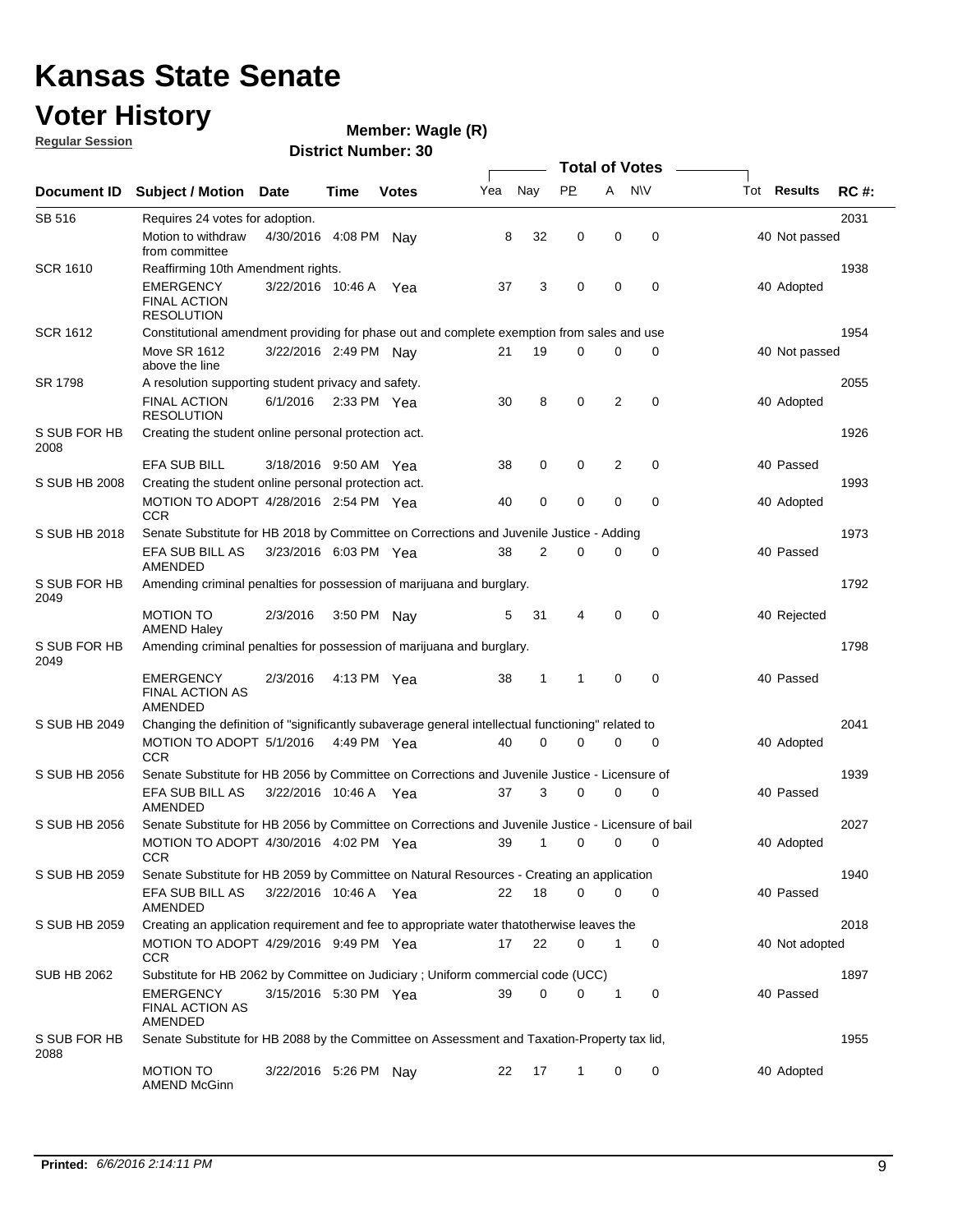## **Voter History**<br>**Regular Session**

| <b>Regular Session</b> |                                                                                                      |                       |      | <b>District Number: 30</b> |     |                |                       |   |             |             |             |
|------------------------|------------------------------------------------------------------------------------------------------|-----------------------|------|----------------------------|-----|----------------|-----------------------|---|-------------|-------------|-------------|
|                        |                                                                                                      |                       |      |                            |     |                | <b>Total of Votes</b> |   |             |             |             |
| Document ID            | Subject / Motion Date                                                                                |                       | Time | <b>Votes</b>               | Yea | Nay            | <b>PP</b>             | A | <b>NV</b>   | Tot Results | <b>RC#:</b> |
| S SUB FOR HB<br>2088   | Senate Substitute for HB 2088 by the Committee on Assessment and Taxation-Property tax lid,          |                       |      |                            |     |                |                       |   |             |             | 1956        |
|                        | MOTION TO<br><b>AMEND Hawk</b>                                                                       | 3/22/2016 5:47 PM Nay |      |                            | 11  | 24             | 5                     | 0 | 0           | 40 Rejected |             |
| S SUB FOR HB<br>2088   | Senate Substitute for HB 2088 by the Committee on Assessment and Taxation-Property tax lid,          |                       |      |                            |     |                |                       |   |             |             | 1957        |
|                        | <b>MOTION TO</b><br><b>AMEND Hensley</b>                                                             | 3/22/2016 6:06 PM Nay |      |                            | 8   | 32             | 0                     | 0 | 0           | 40 Rejected |             |
| S SUB FOR HB<br>2088   | Senate Substitute for HB 2088 by the Committee on Assessment and Taxation-Property tax lid,          |                       |      |                            |     |                |                       |   |             |             | 1960        |
|                        | EFA SUB BILL AS<br>AMENDED                                                                           | 3/22/2016 7:20 PM Yea |      |                            | 24  | 16             | $\mathbf 0$           | 0 | 0           | 40 Passed   |             |
| S SUB HB 2088          | Property tax lid, cities and counties; effective date; exemptions; election options.                 |                       |      |                            |     |                |                       |   |             |             | 2015        |
|                        | MOTION TO ADOPT 4/29/2016 4:18 PM Yea<br><b>CCR</b>                                                  |                       |      |                            | 37  | 3              | $\mathbf 0$           | 0 | $\mathbf 0$ | 40 Adopted  |             |
| S SUB FOR HB<br>2112   | Senate Substitute for HB 2112 by Committee on Judiciary; Enacting the host families act,             |                       |      |                            |     |                |                       |   |             |             | 1909        |
|                        | FINAL ACTION SUB 3/17/2016 3:10 PM Yea<br><b>BILL</b>                                                |                       |      |                            | 39  | 0              | $\mathbf 0$           | 1 | $\mathbf 0$ | 40 Passed   |             |
| S SUB HB 2112          | Senate Substitute for HB 2112 by Committee on Judiciary - Amending the Kansas general                |                       |      |                            |     | $\Omega$       |                       |   |             |             | 2048        |
|                        | MOTION TO ADOPT 5/1/2016 9:50 PM Yea<br><b>CCR</b>                                                   |                       |      |                            | 39  |                |                       | 0 | $\mathbf 0$ | 40 Adopted  |             |
| S SUB HB 2131          | Senate Substitute for HB 2131 by Committee on Utilities - Concerning telecommunications.             |                       |      |                            |     |                |                       |   |             |             | 1921        |
|                        | <b>EMERGENCY</b><br><b>FINAL ACTION AS</b><br>AMENDED                                                | 3/17/2016 6:14 PM Nay |      |                            | 35  | 4              | 0                     |   | 0           | 40 Passed   |             |
| HB 2134                | Authorizing consumer credit report security freezes for individuals less than 18 years old.          |                       |      |                            |     |                |                       |   |             |             | 1941        |
|                        | <b>FINAL ACTION AS</b><br>AMENDED                                                                    | 3/22/2016 10:46 A Yea |      |                            | 40  | $\Omega$       | 0                     | 0 | 0           | 40 Passed   |             |
| SUB HB 2151            | Substitute for HB 2151 by Committee on Judiciary - Grand juries; witnesses to grand                  |                       |      |                            |     |                |                       |   |             |             | 1910        |
|                        | FINAL ACTION SUB 3/17/2016 3:10 PM Yea<br><b>BILL AS AMENDED</b>                                     |                       |      |                            | 39  | $\Omega$       | 0                     | 1 | 0           | 40 Passed   |             |
| SUB HB 2151            | Substitute for HB 2151 by Committee on Judiciary - Authorizing community parenting release for early |                       |      |                            |     |                |                       |   |             |             | 2016        |
|                        | MOTION TO ADOPT 4/29/2016 4:18 PM Yea<br><b>CCR</b>                                                  |                       |      |                            | 40  | 0              | 0                     | 0 | 0           | 40 Adopted  |             |
| S SUB HB 2156          | Senate Substitute for HB 2156 by Committee on Natural Resources - Department of agriculture          |                       |      |                            |     |                |                       |   |             |             | 1942        |
|                        | <b>EFA SUB BILL</b>                                                                                  | 3/22/2016 10:46 A Yea |      |                            | 37  | 3              | 0                     | 0 | 0           | 40 Passed   |             |
| S SUB HB 2156          | Senate Substitute for HB 2156 by Committee on Natural Resources - Amending provisions of the         |                       |      |                            |     |                |                       |   |             |             | 2019        |
|                        | MOTION TO ADOPT 4/29/2016 9:49 PM Yea<br><b>CCR</b>                                                  |                       |      |                            | 35  | $\overline{2}$ | $\overline{c}$        | 1 | 0           | 40 Adopted  |             |
| HB 2163                | Municipalities; contracts with other municipalities.                                                 |                       |      |                            |     |                |                       |   |             |             | 1927        |
|                        | EMERGENCY<br><b>FINAL ACTION AS</b><br>AMENDED                                                       | 3/18/2016 9:50 AM Yea |      |                            | 38  | 0              | 0                     | 2 | 0           | 40 Passed   |             |
| HB 2163                | Municipalities; contracts with other municipalities.                                                 |                       |      |                            |     |                |                       |   |             |             | 2028        |
|                        | MOTION TO ADOPT 4/30/2016 4:02 PM Yea<br><b>CCR</b>                                                  |                       |      |                            | 40  | 0              | 0                     | 0 | 0           | 40 Adopted  |             |
| HB 2164                | Certain sewer districts; construction contract bid threshold raised.                                 |                       |      |                            |     |                |                       |   |             |             | 1928        |
|                        | <b>EMERGENCY</b><br><b>FINAL ACTION AS</b><br><b>AMENDED</b>                                         | 3/18/2016 9:50 AM Yea |      |                            | 38  | 0              | 0                     | 2 | 0           | 40 Passed   |             |
| S SUB HB 2285          | Senate Substitute for HB 2285 by Committee on Ways and Means-Reconciling amendments to               |                       |      |                            |     |                |                       |   |             |             | 2001        |
|                        | EMERGENCY<br><b>FINAL ACTION</b>                                                                     | 4/29/2016 12:31 P Yea |      |                            | 40  | $\Omega$       | $\mathbf 0$           | 0 | 0           | 40 Passed   |             |
| SUB HB 2289            | Substitute for HB 2289 by Committee on Judiciary - DUI test refusal or failure;                      |                       |      |                            |     |                |                       |   |             |             | 1961        |
|                        | EFA SUB BILL AS<br>AMENDED                                                                           | 3/22/2016 7:20 PM Yea |      |                            | 40  | 0              | 0                     | 0 | 0           | 40 Passed   |             |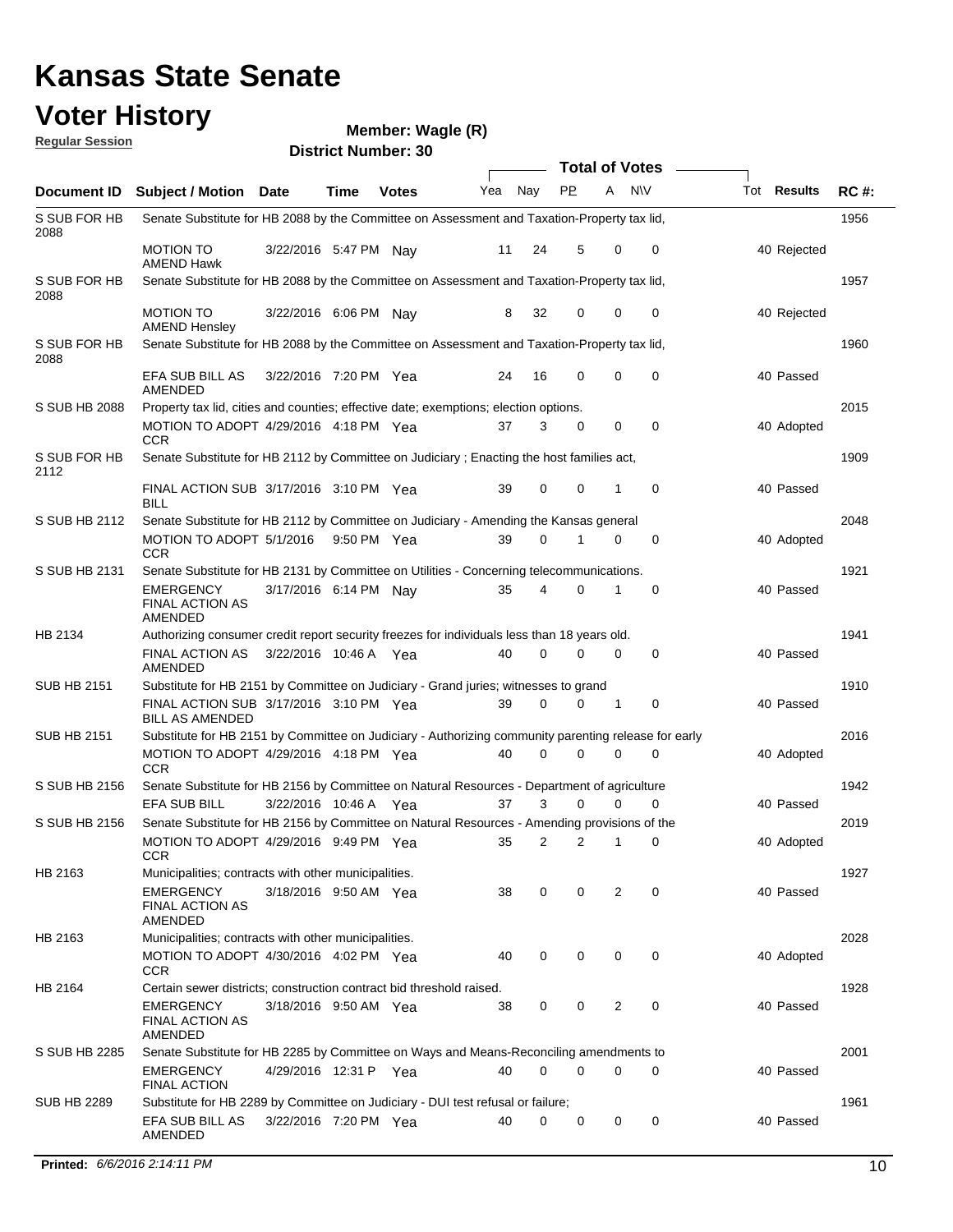### **Voter History**

### **Wagle (R)**

**Regular Session District Number: 30 Total of Votes**  $\sqrt{ }$ **Document ID Subject / Motion Date Time Votes** Yea Nay PP A NIV Tot Results RC #: Yea Nay **Date Votes Time Results** S SUB HB 2365 Senate Substitute for HB 2365 by Committee on Ways and Means - Appropriation revisions for FY Return S Sub HB 2/11/2016 6:22 PM Nay 8 30 1 0 40 Not passed 2365 back to comm S SUB HB 2365 Senate Substitute for HB 2365 by Committee on Ways and Means - Appropriation revisions for FY MOTION TO 2/11/2016 6:34 PM Nay 0 31 8 1 0 40 Rejected AMEND Kelly

|               | טו זושוושו<br><b>AMEND Kelly</b>                                                                                 | ואו ואט טוטבעווער און דער |  |    |                |                |                |             | <del>-ru indicemen</del> |      |
|---------------|------------------------------------------------------------------------------------------------------------------|---------------------------|--|----|----------------|----------------|----------------|-------------|--------------------------|------|
| S SUB HB 2365 | Senate Substitute for HB 2365 by Committee on Ways and Means - Appropriation revisions for FY                    |                           |  |    |                |                |                |             |                          | 1819 |
|               | <b>MOTION TO</b><br><b>AMEND Pettey</b>                                                                          | 2/11/2016 8:07 PM Nay     |  | 13 | 26             | $\mathbf 0$    | $\mathbf{1}$   | 0           | 40 Rejected              |      |
| S SUB HB 2365 | Senate Substitute for HB 2365 by Committee on Ways and Means - Appropriation revisions for FY                    |                           |  |    |                |                |                |             |                          | 1820 |
|               | <b>MOTION TO</b><br><b>AMEND Holland</b>                                                                         | 2/11/2016 8:37 PM Nay     |  | 6  | 22             | 10             | $\overline{2}$ | $\Omega$    | 40 Rejected              |      |
| S SUB HB 2365 | Senate Substitute for HB 2365 by Committee on Ways and Means - Appropriation revisions for FY                    |                           |  |    |                |                |                |             |                          | 1823 |
|               | <b>EMERGENCY</b><br><b>FINAL ACTION AS</b><br>AMENDED                                                            | 2/11/2016 9:14 PM Yea     |  | 24 | 15             | $\Omega$       | 1              | $\Omega$    | 40 Passed                |      |
| S SUB HB 2365 | Skilled nursing care facility quality care assessment rate, sunset and improvement                               |                           |  |    |                |                |                |             |                          | 2036 |
|               | MOTION TO ADOPT 4/30/2016 11:03 P Yea<br><b>CCR</b>                                                              |                           |  | 36 | 4              | 0              | $\mathbf 0$    | $\mathbf 0$ | 40 Adopted               |      |
| HB 2387       | Emergency medical services amendments.                                                                           |                           |  |    |                |                |                |             |                          | 1812 |
|               | FINAL ACTION AS<br>AMENDED                                                                                       | 2/10/2016 3:01 PM Yea     |  | 39 | 0              | $\mathbf 0$    | 1              | $\mathbf 0$ | 40 Passed                |      |
| HB 2436       | Allowing persons to take motorcycle license driving exam on a 3-wheeled motorcycle and                           |                           |  |    |                |                |                |             |                          | 1962 |
|               | <b>EMERGENCY</b><br><b>FINAL ACTION AS</b><br>AMENDED                                                            | 3/22/2016 7:20 PM Yea     |  | 40 | $\Omega$       | $\Omega$       | $\Omega$       | $\mathbf 0$ | 40 Passed                |      |
| HB 2436       | Allowing persons to operate sailboat after completing instruction led class.                                     |                           |  |    |                |                |                |             |                          | 2002 |
|               | MOTION TO ADOPT 4/29/2016 12:31 P Yea<br><b>CCR</b>                                                              |                           |  | 40 | $\mathbf 0$    | $\mathbf 0$    | 0              | $\mathbf 0$ | 40 Adopted               |      |
| HB 2438       | Fire districts; city territory adjoining a fire district to be added.                                            |                           |  |    |                |                |                |             |                          | 1891 |
|               | <b>EMERGENCY</b><br><b>FINAL ACTION</b>                                                                          | 3/10/2016 4:33 PM Yea     |  | 39 | $\mathbf 0$    | $\mathbf 0$    | $\mathbf{1}$   | $\mathbf 0$ | 40 Passed                |      |
| S SUB HB 2441 | Senate Substitute for HB 2441 by Committee on Education - Creating a language assessment                         |                           |  |    |                |                |                |             |                          | 1943 |
|               | EFA SUB BILL                                                                                                     | 3/22/2016 10:46 A Yea     |  | 40 | $\Omega$       | 0              | $\mathbf 0$    | $\mathbf 0$ | 40 Passed                |      |
| HB 2442       | Limiting which government officials may receive information technology audit written reports.                    |                           |  |    |                |                |                |             |                          | 1901 |
|               | <b>FINAL ACTION</b>                                                                                              | 3/17/2016 2:59 PM Yea     |  | 39 | 0              | $\Omega$       | 1              | $\Omega$    | 40 Passed                |      |
| HB 2446       | Increasing the minimum motor vehicle insurance liability limit for property damage.                              |                           |  |    |                |                |                |             |                          | 1911 |
|               | <b>FINAL ACTION AS</b><br><b>AMENDED</b>                                                                         | 3/17/2016 3:10 PM Yea     |  | 35 | 4              | 0              | $\mathbf{1}$   | $\mathbf 0$ | 40 Passed                |      |
| HB 2446       | Insurance; increasing minimum motor vehicle insurance liability limit for property damage; expanding the type of |                           |  |    |                |                |                |             |                          | 1994 |
|               | MOTION TO ADOPT 4/28/2016 2:54 PM Yea<br><b>CCR</b>                                                              |                           |  | 40 | $\overline{0}$ | $\overline{0}$ | $\Omega$       | 0           | 40 Adopted               |      |
| HB 2447       | Amendments concerning program credits for certain inmates.                                                       |                           |  |    |                |                |                |             |                          | 1912 |
|               | <b>FINAL ACTION AS</b><br>AMENDED                                                                                | 3/17/2016 3:10 PM Yea     |  | 39 | $\mathbf 0$    | $\mathbf 0$    | $\mathbf{1}$   | $\mathbf 0$ | 40 Passed                |      |
| HB 2449       | Repealing the nonseverability clause in 2015 House Bill No. 2005 and providing for the                           |                           |  |    |                |                |                |             |                          | 1791 |
|               | <b>EMERGENCY</b><br><b>FINAL ACTION</b>                                                                          | 1/28/2016 3:55 PM Yea     |  | 39 | 1              | 0              | $\Omega$       | $\mathbf 0$ | 40 Passed                |      |
| HB 2454       | Allowing health insurers to offer policies that require health services to be rendered by a                      |                           |  |    |                |                |                |             |                          | 1913 |
|               | <b>FINAL ACTION</b>                                                                                              | 3/17/2016 3:10 PM Yea     |  | 39 | 0              | 0              | 1              | $\mathbf 0$ | 40 Passed                |      |
| HB 2456       | Interstate medical licensure compact.                                                                            |                           |  |    |                |                |                |             |                          | 1945 |
|               | <b>FINAL ACTION AS</b><br>AMENDED                                                                                | 3/22/2016 10:55 A Yea     |  | 40 | $\Omega$       | 0              | 0              | 0           | 40 Passed                |      |

1817

1818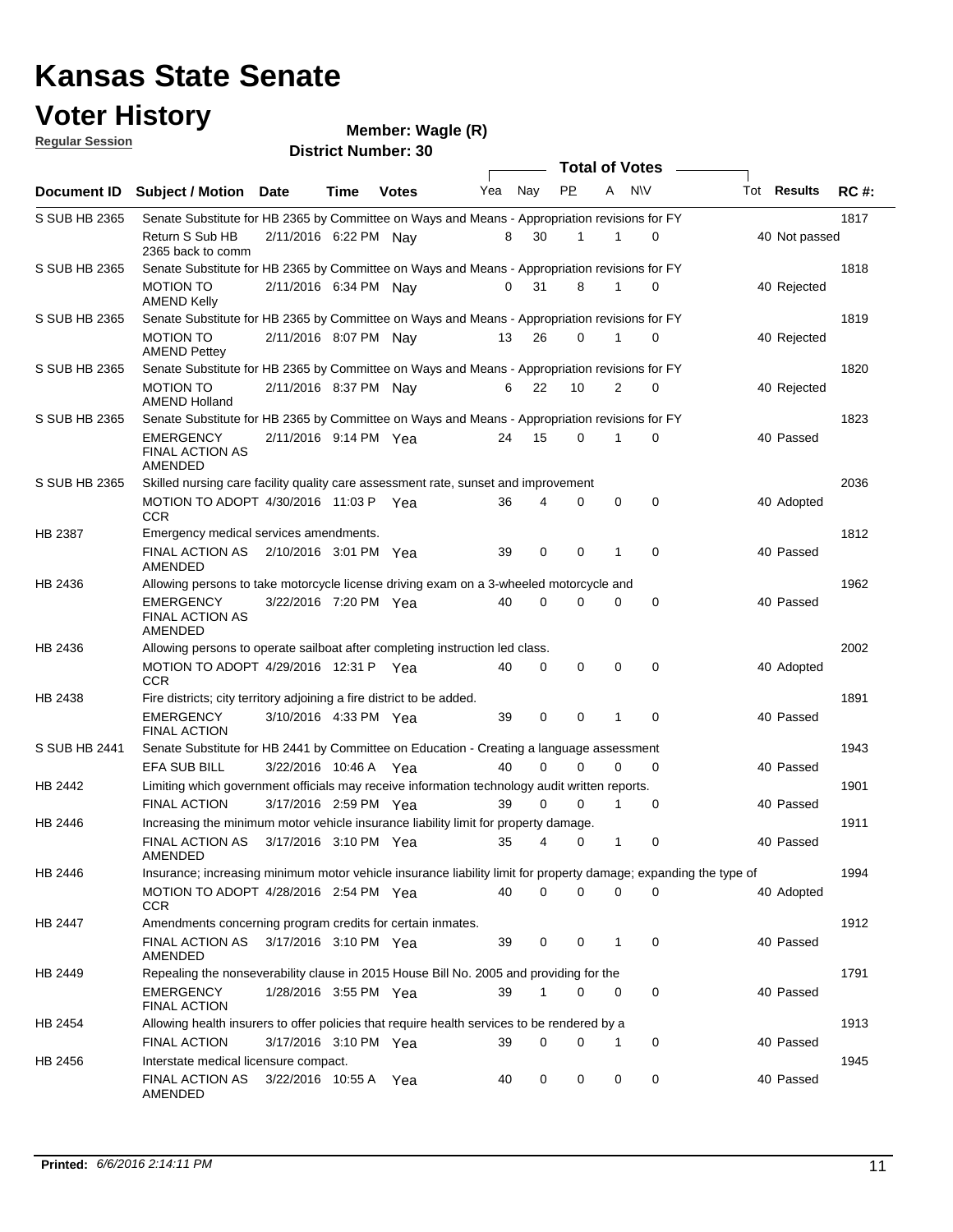### **Voter History Regular Session**

| <u>noquial Ocaaloni</u> |                                                                                                                     |                       |      | <b>District Number: 30</b> |     |             |           |   |                  |                    |             |
|-------------------------|---------------------------------------------------------------------------------------------------------------------|-----------------------|------|----------------------------|-----|-------------|-----------|---|------------------|--------------------|-------------|
|                         |                                                                                                                     |                       |      |                            |     |             |           |   | Total of Votes – |                    |             |
| Document ID             | Subject / Motion Date                                                                                               |                       | Time | <b>Votes</b>               | Yea | Nay         | <b>PP</b> | A | N\V              | Tot <b>Results</b> | <b>RC#:</b> |
| HB 2456                 | Relating to minor's access to tanning devices; licenses and regulation of barbering.                                |                       |      |                            |     |             |           |   |                  |                    | 2020        |
|                         | MOTION TO ADOPT 4/29/2016 9:49 PM Yea<br><b>CCR</b>                                                                 |                       |      |                            | 30  | 9           | 0         | 1 | $\mathbf 0$      | 40 Adopted         |             |
| HB 2460                 | Linking person or nonperson underlying crime designations to violations of the Kansas                               |                       |      |                            |     |             |           |   |                  |                    | 1963        |
|                         | <b>EMERGENCY</b><br><b>FINAL ACTION AS</b><br>AMENDED                                                               | 3/22/2016 7:20 PM Yea |      |                            | 40  | 0           | 0         | 0 | $\mathbf 0$      | 40 Passed          |             |
| HB 2460                 | Amending consumer protection laws related to identity theft and security of personal identifying                    |                       |      |                            |     |             |           |   |                  |                    | 2029        |
|                         | MOTION TO ADOPT 4/30/2016 4:02 PM Yea<br>CCR                                                                        |                       |      |                            | 40  | 0           | 0         | 0 | 0                | 40 Adopted         |             |
| HB 2462                 | Increase theft loss value required for felony.                                                                      |                       |      |                            |     |             |           |   |                  |                    | 1914        |
|                         | FINAL ACTION AS 3/17/2016 3:10 PM Yea<br>AMENDED                                                                    |                       |      |                            | 33  | 6           | 0         | 1 | $\mathbf 0$      | 40 Passed          |             |
| HB 2462                 | Amending penalty for first and second marijuana possession convictions;                                             |                       |      |                            |     |             |           |   |                  |                    | 2003        |
|                         | MOTION TO ADOPT 4/29/2016 12:31 P Yea<br><b>CCR</b>                                                                 |                       |      |                            | 38  | 0           | 2         | 0 | $\mathbf 0$      | 40 Adopted         |             |
| HB 2463                 | Allow certain juvenile adjudications decay from criminal history.                                                   |                       |      |                            |     |             |           |   |                  |                    | 1964        |
|                         | EMERGENCY<br><b>FINAL ACTION AS</b><br>AMENDED                                                                      | 3/22/2016 7:20 PM Yea |      |                            | 40  | 0           | 0         | 0 | 0                | 40 Passed          |             |
| HB 2463                 | Allow certain juvenile adjudications decay from criminal history; prison sanctions without county jail sanction for |                       |      |                            |     |             |           |   |                  |                    | 2017        |
|                         | MOTION TO ADOPT 4/29/2016 4:18 PM Yea<br><b>CCR</b>                                                                 |                       |      |                            | 40  | 0           | 0         | 0 | $\mathbf 0$      | 40 Adopted         |             |
| <b>SUB HB 2473</b>      | Providing for an Alzheimer's disease awareness distinctive license plate; decals for certain                        |                       |      |                            |     |             |           |   |                  |                    | 1922        |
|                         | <b>EMERGENCY</b><br><b>FINAL ACTION AS</b><br>AMENDED                                                               | 3/17/2016 6:14 PM Yea |      |                            | 39  | $\mathbf 0$ | 0         | 1 | $\mathbf 0$      | 40 Passed          |             |
| SUB HB 2473             | Concerning motor vehicles; relating to distinctive license plates, decals; towing of vehicles from                  |                       |      |                            |     |             |           |   |                  |                    | 1995        |
|                         | MOTION TO ADOPT 4/28/2016 2:54 PM Yea<br><b>CCR</b>                                                                 |                       |      |                            | 40  | 0           | 0         | 0 | 0                | 40 Adopted         |             |
| HB 2480                 | Amendments to livestock brand law.                                                                                  |                       |      |                            |     |             |           |   |                  |                    | 1929        |
|                         | <b>EMERGENCY</b><br><b>FINAL ACTION AS</b><br>AMENDED                                                               | 3/18/2016 9:50 AM Yea |      |                            | 35  | 3           | 0         | 2 | 0                | 40 Passed          |             |
| HB 2485                 | Updating the effective date of the risk-based capital instructions.                                                 |                       |      |                            |     |             |           |   |                  |                    | 1902        |
|                         | FINAL ACTION                                                                                                        | 3/17/2016 2:59 PM Yea |      |                            | 39  | 0           | 0         | 1 | $\mathbf 0$      | 40 Passed          |             |
| HB 2490                 | Allowing the secretary of the Kansas department of agriculture to contain chemical toxins and                       |                       |      |                            |     |             |           |   |                  |                    | 1930        |
|                         | <b>EMERGENCY</b><br><b>FINAL ACTION AS</b><br>AMENDED                                                               | 3/18/2016 9:50 AM Yea |      |                            | 37  | 1           | 0         | 2 | 0                | 40 Passed          |             |
| HB 2490                 | Allowing the secretary of the Kansas department of agriculture to contain chemical toxins and                       |                       |      |                            |     |             |           |   |                  |                    | 2030        |
|                         | MOTION TO ADOPT 4/30/2016 4:02 PM Yea<br>CCR                                                                        |                       |      |                            | 38  | 2           | 0         | 0 | 0                | 40 Adopted         |             |
| HB 2501                 | Clarifying the definition of crime committed with an electronic device.                                             |                       |      |                            |     |             |           |   |                  |                    | 1915        |
|                         | FINAL ACTION AS 3/17/2016 3:10 PM Yea<br><b>AMENDED</b>                                                             |                       |      |                            | 39  | 0           | 0         | 1 | 0                | 40 Passed          |             |
| HB 2501                 | Clarifying the definition of crime committed with an electronic device; including unlawful dissemination            |                       |      |                            |     |             |           |   |                  |                    | 2004        |
|                         | MOTION TO ADOPT 4/29/2016 12:31 P Yea<br>CCR                                                                        |                       |      |                            | 40  | 0           | 0         | 0 | 0                | 40 Adopted         |             |
| HB 2502                 | Amending court procedures in motion to attack sentence regarding time limitations and                               |                       |      |                            |     |             |           |   |                  |                    | 1946        |
|                         | FINAL ACTION AS<br>AMENDED                                                                                          | 3/22/2016 10:55 A Yea |      |                            | 40  | 0           | 0         | 0 | 0                | 40 Passed          |             |
| HB 2502                 | Regulation of the possession of firearms.                                                                           |                       |      |                            |     |             |           |   |                  |                    | 2046        |
|                         | MOTION TO ADOPT 5/1/2016 6:27 PM Yea<br>CCR                                                                         |                       |      |                            | 32  | 6           | 1         | 1 | 0                | 40 Adopted         |             |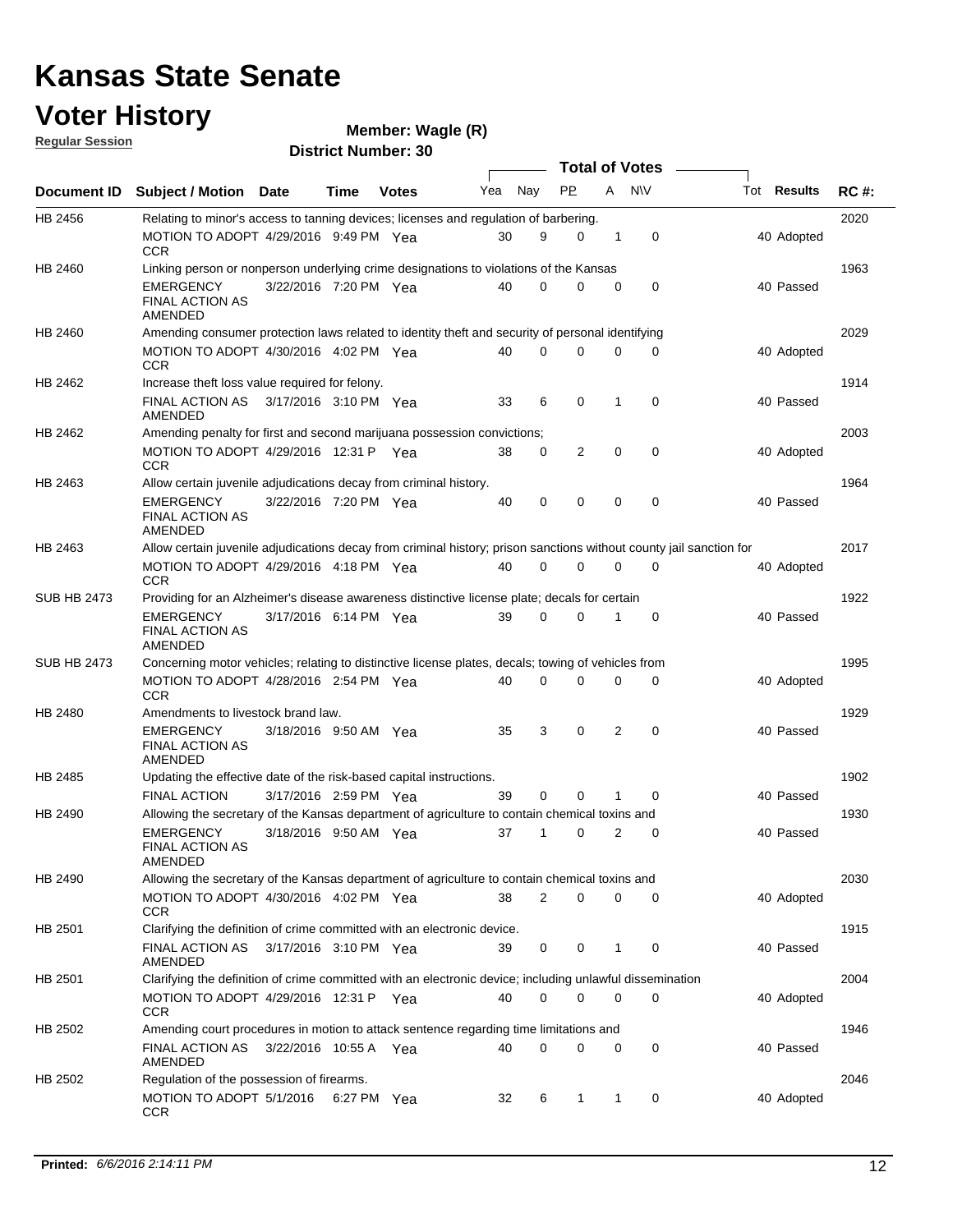### **Voter History Regular Session**

| <u>nuquial Uussiuli</u> |                                                                                                                     |                       |      | <b>District Number: 30</b> |     |             |                    |                       |           |                    |             |
|-------------------------|---------------------------------------------------------------------------------------------------------------------|-----------------------|------|----------------------------|-----|-------------|--------------------|-----------------------|-----------|--------------------|-------------|
|                         |                                                                                                                     |                       |      |                            |     |             |                    | <b>Total of Votes</b> |           |                    |             |
| Document ID             | Subject / Motion Date                                                                                               |                       | Time | <b>Votes</b>               | Yea | Nay         | <b>PP</b>          | A                     | <b>NV</b> | Tot <b>Results</b> | <b>RC#:</b> |
| S SUB FOR HB<br>2509    | Senate Substitute for HB 2509 - Concerning administrative fees for economic development                             |                       |      |                            |     |             |                    |                       |           |                    | 1965        |
|                         | EFA SUB BILL AS<br>AMENDED                                                                                          | 3/22/2016 7:20 PM Yea |      |                            | 40  | $\mathbf 0$ | 0                  | 0                     | 0         | 40 Passed          |             |
| S SUB HB 2509           | Concerning administrative fees for economic development programs administered by the                                |                       |      |                            |     |             |                    |                       |           |                    | 2037        |
|                         | MOTION TO ADOPT 4/30/2016 11:03 P Yea<br><b>CCR</b>                                                                 |                       |      |                            | 38  | 2           | 0                  | 0                     | 0         | 40 Adopted         |             |
| HB 2512                 | Allowing students early access to the CPA examination.                                                              |                       |      |                            |     |             |                    |                       |           |                    | 1931        |
|                         | <b>EMERGENCY</b><br><b>FINAL ACTION</b>                                                                             | 3/18/2016 9:50 AM Yea |      |                            | 38  | 0           | 0                  | 2                     | 0         | 40 Passed          |             |
| HB 2516                 | Asbestos control act, state licensing requirements and federal compliance.                                          |                       |      |                            |     |             |                    |                       |           |                    | 1903        |
|                         | <b>FINAL ACTION</b>                                                                                                 | 3/17/2016 2:59 PM Yea |      |                            | 39  | 0           | 0                  | 1                     | 0         | 40 Passed          |             |
| HB 2518                 | Mandatory electronic filing of death certificates.                                                                  |                       |      |                            |     |             |                    |                       |           |                    | 1947        |
|                         | <b>FINAL ACTION</b>                                                                                                 | 3/22/2016 10:55 A Yea |      |                            | 39  | 1           | 0                  | 0                     | 0         | 40 Passed          |             |
| HB 2522                 | Clarifying facial imaging practices for drivers' licenses.                                                          |                       |      |                            |     |             |                    |                       |           |                    | 1923        |
|                         | <b>EMERGENCY</b><br><b>FINAL ACTION AS</b><br>AMENDED                                                               | 3/17/2016 6:14 PM Yea |      |                            | 38  | 1           | 0                  | 1                     | 0         | 40 Passed          |             |
| HB 2522                 | Concerning the division of vehicles; relating to driver's licenses and identification cards; renewal; use of facial |                       |      |                            |     |             |                    |                       |           |                    | 1996        |
|                         | MOTION TO ADOPT 4/28/2016 2:54 PM Yea<br><b>CCR</b>                                                                 |                       |      |                            | 40  | $\mathbf 0$ | 0                  | 0                     | 0         | 40 Adopted         |             |
| HB 2536                 | Amendments regarding accountant licensure.                                                                          |                       |      |                            |     |             |                    |                       |           |                    | 1904        |
|                         | <b>FINAL ACTION</b>                                                                                                 | 3/17/2016 2:59 PM Yea |      |                            | 39  | 0           | 0                  | 1                     | 0         | 40 Passed          |             |
| HB 2545                 | Release of information in support of arrest warrants and search warrants.                                           |                       |      |                            |     |             |                    |                       |           |                    | 1899        |
|                         | <b>MOTION TO</b><br>AMEND<br>Baumgardner                                                                            | 3/16/2016 3:46 PM Nav |      |                            | 14  | 21          | 4                  | 1                     | 0         | 40 Rejected        |             |
| HB 2545                 | Release of information in support of arrest warrants and search warrants.                                           |                       |      |                            |     |             |                    |                       |           |                    | 1916        |
|                         | FINAL ACTION AS<br>AMENDED                                                                                          | 3/17/2016 3:10 PM Yea |      |                            | 39  | $\mathbf 0$ | 0                  | 1                     | 0         | 40 Passed          |             |
| HB 2545                 | Release of information in support of arrest warrants and search warrants.                                           |                       |      |                            |     |             |                    |                       |           |                    | 2005        |
|                         | MOTION TO ADOPT 4/29/2016 12:31 P Yea<br><b>CCR</b>                                                                 |                       |      |                            | 40  | 0           | 0                  | 0                     | 0         | 40 Adopted         |             |
| HB 2547                 | Wildlife; naming the mined land wildlife area bison herd; amending provisions of the                                |                       |      |                            |     |             |                    |                       |           |                    | 1948        |
|                         | <b>FINAL ACTION AS</b><br>AMENDED                                                                                   | 3/22/2016 10:55 A Yea |      |                            | 39  | 1           | 0                  | 0                     | 0         | 40 Passed          |             |
| HB 2549                 | Requests for law enforcement assistance from foreign jurisdictions.                                                 |                       |      |                            |     |             |                    |                       |           |                    | 1949        |
|                         | <b>FINAL ACTION</b>                                                                                                 | 3/22/2016 10:55 A Yea |      |                            |     |             | $\mathbf{\Lambda}$ |                       |           | 40 Passed          |             |
| HB 2558                 | Regulation of election campaign workers.                                                                            |                       |      |                            |     |             |                    |                       |           |                    | 1988        |
|                         | EMERGENCY<br><b>FINAL ACTION AS</b><br>AMENDED                                                                      | 3/24/2016 4:08 PM Yea |      |                            | 39  | 0           | 0                  | 1                     | 0         | 40 Passed          |             |
| HB 2563                 | Application fee for restricted motorized bicycle driver's license.                                                  |                       |      |                            |     |             |                    |                       |           |                    | 1924        |
|                         | EMERGENCY<br><b>FINAL ACTION AS</b><br>AMENDED                                                                      | 3/17/2016 6:14 PM Nav |      |                            | 36  | 3           | 0                  | 1                     | 0         | 40 Passed          |             |
| HB 2563                 | Application fee for restricted motorized bicycle driver's license.                                                  |                       |      |                            |     |             |                    |                       |           |                    | 1985        |
|                         | MOTION TO ADOPT 3/24/2016 3:27 PM Yea<br><b>CCR</b>                                                                 |                       |      |                            | 40  | 0           | 0                  | 0                     | 0         | 40 Adopted         |             |
| HB 2567                 | Reinstating resident tuition and fees for certain military veterans and dependents.                                 |                       |      |                            |     |             |                    |                       |           |                    | 1925        |
|                         | <b>EMERGENCY</b><br><b>FINAL ACTION</b>                                                                             | 3/17/2016 6:14 PM Yea |      |                            | 39  | $\mathbf 0$ | 0                  | 1                     | 0         | 40 Passed          |             |
| HB 2571                 | Licensure renewal of community mental health centers.                                                               |                       |      |                            |     |             |                    |                       |           |                    | 1987        |
|                         | EFA SUB BILL AS<br>AMENDED                                                                                          | 3/24/2016 4:08 PM Yea |      |                            | 39  | 0           | 0                  | 1                     | 0         | 40 Passed          |             |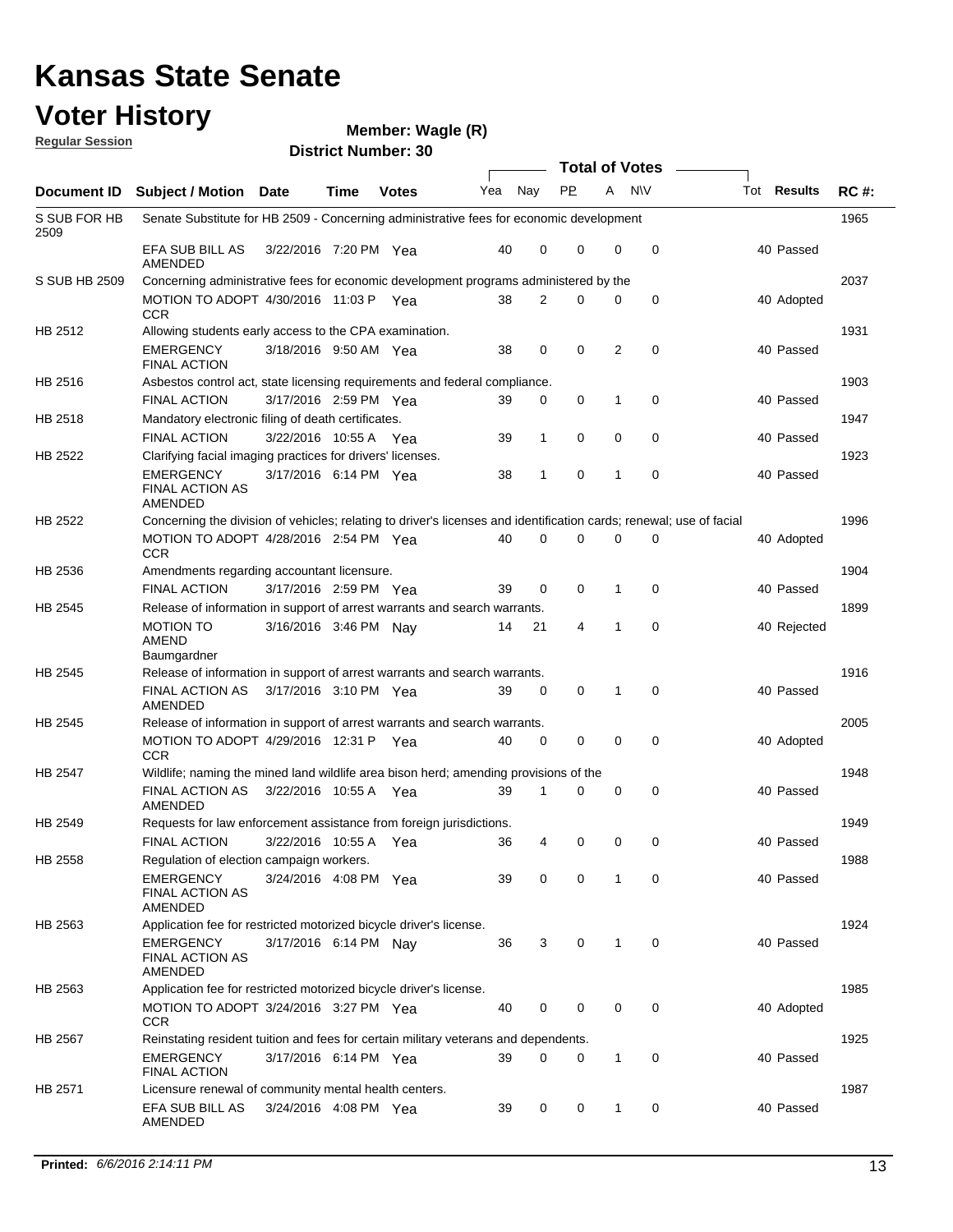### **Voter History Regular Session**

| <u>nuquial Uussiuli</u>                                                                                                                      | <b>District Number: 30</b>                                                                                                  |                       |             |              |     |             |             |             |                  |  |                    |             |
|----------------------------------------------------------------------------------------------------------------------------------------------|-----------------------------------------------------------------------------------------------------------------------------|-----------------------|-------------|--------------|-----|-------------|-------------|-------------|------------------|--|--------------------|-------------|
|                                                                                                                                              |                                                                                                                             |                       |             |              |     |             |             |             | Total of Votes – |  |                    |             |
| Document ID                                                                                                                                  | <b>Subject / Motion Date</b>                                                                                                |                       | Time        | <b>Votes</b> | Yea | Nay         | <b>PP</b>   | A           | <b>NV</b>        |  | Tot <b>Results</b> | <b>RC#:</b> |
| HB 2610                                                                                                                                      | Designating the junction of interstate highway 70 and commerce parkway as the chief warrant                                 |                       |             |              |     |             |             |             |                  |  |                    | 1950        |
|                                                                                                                                              | FINAL ACTION AS<br>AMENDED                                                                                                  | 3/22/2016 10:55 A Yea |             |              | 40  | 0           | 0           | 0           | 0                |  | 40 Passed          |             |
| HB 2610                                                                                                                                      | Designating the junction of interstate highway 70 and commerce parkway as the chief warrant officer 4 David                 |                       |             |              |     |             |             |             |                  |  |                    | 1997        |
|                                                                                                                                              | MOTION TO ADOPT 4/28/2016 2:54 PM Yea<br>CCR                                                                                |                       |             |              | 39  |             | 0           | $\Omega$    | $\mathbf 0$      |  | 40 Adopted         |             |
| HB 2615                                                                                                                                      | Charitable healthcare providers; continuing education credits for gratuitous care of                                        |                       |             |              |     |             |             |             |                  |  |                    | 1932        |
|                                                                                                                                              | <b>EMERGENCY</b><br><b>FINAL ACTION AS</b><br><b>AMENDED</b>                                                                | 3/18/2016 9:50 AM Yea |             |              | 38  | $\mathbf 0$ | 0           | 2           | $\mathbf 0$      |  | 40 Passed          |             |
| HB 2615                                                                                                                                      | Charitable healthcare providers; continuing education credits for gratuitous care of                                        |                       |             |              |     |             |             |             |                  |  |                    | 2006        |
|                                                                                                                                              | MOTION TO ADOPT 4/29/2016 12:31 P Yea<br><b>CCR</b>                                                                         |                       |             |              | 38  | 0           | 2           | $\mathbf 0$ | 0                |  | 40 Adopted         |             |
|                                                                                                                                              | Relating to the licensure of and regulation of certain health care                                                          |                       |             |              |     |             |             |             |                  |  |                    | 2049        |
|                                                                                                                                              | MOTION TO ADOPT 5/1/2016 9:50 PM Yea<br><b>CCR</b>                                                                          |                       |             |              | 40  | 0           | $\mathbf 0$ | $\mathbf 0$ | $\mathbf 0$      |  | 40 Adopted         |             |
|                                                                                                                                              | Workers compensation; medical administrator; electronic filing.                                                             |                       |             |              |     |             |             |             |                  |  |                    | 1951        |
|                                                                                                                                              | FINAL ACTION AS<br>AMENDED                                                                                                  | 3/22/2016 10:55 A Yea |             |              | 40  | 0           | 0           | $\mathbf 0$ | 0                |  | 40 Passed          |             |
|                                                                                                                                              | Workers compensation; medical administrator; electronic filing; records disclosure.                                         |                       |             |              |     |             |             |             |                  |  |                    | 2021        |
|                                                                                                                                              | MOTION TO ADOPT 4/29/2016 9:49 PM Yea<br><b>CCR</b>                                                                         |                       |             |              | 39  | 0           | 0           | 1           | 0                |  | 40 Adopted         |             |
| HB 2615<br>HB 2617<br>HB 2617<br>HB 2622<br>HB 2622<br>HB 2632<br>HB 2632<br>S SUB HB 2655<br>S SUB HB 2655<br>HB 2662<br>HB 2696<br>HB 2696 | Board of regents; updating fees and making amendments to the Kansas private and                                             |                       |             |              |     |             |             |             |                  |  |                    | 1933        |
|                                                                                                                                              | <b>EMERGENCY</b><br><b>FINAL ACTION AS</b><br>AMENDED                                                                       | 3/18/2016 9:50 AM Yea |             |              | 36  | 2           | 0           | 2           | 0                |  | 40 Passed          |             |
|                                                                                                                                              | Board of regents; updating fees and making amendments to the Kansas private and                                             |                       |             |              |     |             |             |             |                  |  |                    | 1998        |
|                                                                                                                                              | MOTION TO ADOPT 4/28/2016 2:54 PM Yea<br><b>CCR</b>                                                                         |                       |             |              | 34  | 6           | 0           | 0           | 0                |  | 40 Adopted         |             |
|                                                                                                                                              | Establishing the pooled money investment board as a separate state agency for purposes of                                   |                       |             |              |     |             |             |             |                  |  |                    | 1952        |
|                                                                                                                                              | FINAL ACTION AS<br><b>AMENDED</b>                                                                                           | 3/22/2016 10:55 A Yea |             |              | 40  | 0           | 0           | 0           | $\mathbf 0$      |  | 40 Passed          |             |
|                                                                                                                                              | Concerning economic development financing programs; tax increment financing; STAR                                           |                       |             |              |     |             |             |             |                  |  |                    | 2042        |
|                                                                                                                                              | MOTION TO ADOPT 5/1/2016<br><b>CCR</b>                                                                                      |                       | 4:49 PM Yea |              | 40  | $\Omega$    | 0           | $\mathbf 0$ | 0                |  | 40 Adopted         |             |
|                                                                                                                                              | Senate Substitute for HB 2655 by Committee on Ways and Means - Amendments to the CLASS Act                                  |                       |             |              |     |             |             |             |                  |  |                    | 1974        |
|                                                                                                                                              | <b>MOTION TO</b><br><b>AMEND Francisco</b>                                                                                  | 3/24/2016 11:34 A     |             | Nav          | 8   | 30          |             | 1           | 0                |  | 40 Rejected        |             |
|                                                                                                                                              | Senate Substitute for HB 2655 by Committee on Ways and Means - Amendments to the CLASS Act                                  |                       |             |              |     |             |             |             |                  |  |                    | 1975        |
|                                                                                                                                              | EFA SUB BILL AS<br>AMENDED                                                                                                  | 3/24/2016 12:56 P Yea |             |              | 32  | 5           | 3           | 0           | 0                |  | 40 Passed          |             |
| HB 2739                                                                                                                                      | Claims against the state.                                                                                                   |                       |             |              |     |             |             |             |                  |  |                    | 2007        |
|                                                                                                                                              | <b>EMERGENCY</b><br><b>FINAL ACTION AS</b><br>AMENDED                                                                       | 4/29/2016 12:31 P Yea |             |              | 38  | 2           | 0           | 0           | 0                |  | 40 Passed          |             |
|                                                                                                                                              | Amending jurisdiction of university of Kansas medical center police officers.                                               |                       |             |              |     |             |             |             |                  |  |                    | 1953        |
|                                                                                                                                              | FINAL ACTION AS<br>AMENDED                                                                                                  | 3/22/2016 10:55 A Yea |             |              | 38  | 2           | 0           | 0           | 0                |  | 40 Passed          |             |
|                                                                                                                                              | Creating the Kansas highway patrol staffing and training fund; relating to the law enforcement training center fund and the |                       |             |              |     |             |             |             |                  |  |                    | 2038        |
|                                                                                                                                              | MOTION TO ADOPT 4/30/2016 11:03 P Yea<br><b>CCR</b>                                                                         |                       |             |              | 36  | 4           | 0           | 0           | 0                |  | 40 Adopted         |             |
|                                                                                                                                              | State agencies; performance based budgeting; program service inventory; integrated budget                                   |                       |             |              |     |             |             |             |                  |  |                    | 2008        |
|                                                                                                                                              | EMERGENCY<br><b>FINAL ACTION AS</b><br>AMENDED                                                                              | 4/29/2016 12:31 P Yea |             |              | 40  | 0           | 0           | $\mathbf 0$ | 0                |  | 40 Passed          |             |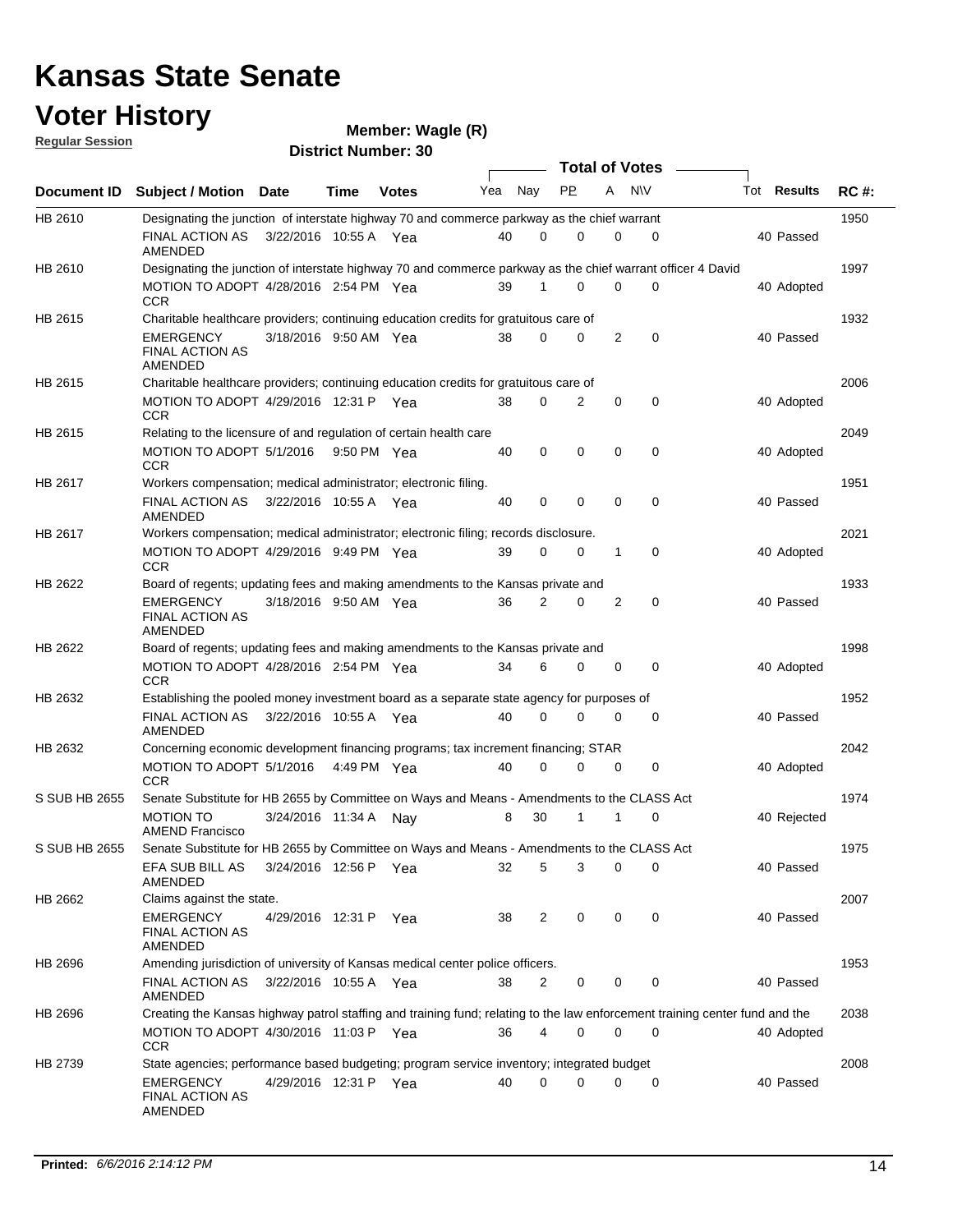## **Voter History**

**Wagle (R)**

**Regular Session**

| <b>District Number: 30</b> |  |  |
|----------------------------|--|--|

|                  |                                                                                                                                                  | <b>DISTRICT MAILINGLY</b><br><b>Total of Votes</b> |      |              |     |     |             |             |             |                    |      |
|------------------|--------------------------------------------------------------------------------------------------------------------------------------------------|----------------------------------------------------|------|--------------|-----|-----|-------------|-------------|-------------|--------------------|------|
| Document ID      | Subject / Motion Date                                                                                                                            |                                                    | Time | <b>Votes</b> | Yea | Nay | <b>PP</b>   | A           | <b>NV</b>   | Tot <b>Results</b> | RC#  |
|                  |                                                                                                                                                  |                                                    |      |              |     |     |             |             |             |                    |      |
| HB 2739          | State finances; performance based budgeting; program service inventory; integrated budget<br>MOTION TO ADOPT 4/30/2016 11:03 P Yea<br><b>CCR</b> |                                                    |      |              | 40  | 0   | 0           | 0           | 0           | 40 Adopted         | 2039 |
| <b>HCR 5008</b>  | Right of public to hunt, fish and trap.                                                                                                          |                                                    |      |              |     |     |             |             |             |                    | 1917 |
|                  | <b>FINAL ACTION</b><br><b>RESOLUTION</b>                                                                                                         | 3/17/2016 3:10 PM Yea                              |      |              | 36  | 0   | 3           |             | 0           | 40 Adopted         |      |
| <b>HCR 5024</b>  | Urging the U.S. President to not send terrorist detainees to Kansas or elsewhere in the U.S.                                                     |                                                    |      |              |     |     |             |             |             |                    | 1894 |
|                  | <b>MOTION TO</b><br><b>AMEND Francisco</b>                                                                                                       | 3/15/2016 4:59 PM Nay                              |      |              | 7   | 29  | 2           | 2           | 0           | 40 Rejected        |      |
| <b>HCR 5024</b>  | Urging the U.S. President to not send terrorist detainees to Kansas or elsewhere in the U.S.                                                     |                                                    |      |              |     |     |             |             |             |                    | 1898 |
|                  | <b>EMERGENCY</b><br><b>FINAL ACTION</b><br><b>RESOLUTION</b>                                                                                     | 3/15/2016 5:30 PM Yea                              |      |              | 32  | 7   | 0           |             | $\mathbf 0$ | 40 Adopted         |      |
| <b>BECK</b>      | State Board of Indigents Defense Services Paul Beck                                                                                              |                                                    |      |              |     |     |             |             |             |                    | 1976 |
|                  | <b>SENATE</b><br><b>APPOINTMENT</b>                                                                                                              | 3/24/2016 12:56 P Yea                              |      |              | 40  | 0   | 0           | 0           | 0           | 40 Confirmed       |      |
| <b>BROWNLEE</b>  | Kansas Racing and Gaming Commission Donald Brownlee                                                                                              |                                                    |      |              |     |     |             |             |             |                    | 1784 |
|                  | <b>SENATE</b><br><b>APPOINTMENT</b>                                                                                                              | 1/28/2016 3:50 PM Yea                              |      |              | 40  | 0   | 0           | $\mathbf 0$ | 0           | 40 Confirmed       |      |
| <b>BUCHELE</b>   | Kansas Bioscience Authority Ken Buchele                                                                                                          |                                                    |      |              |     |     |             |             |             |                    | 1824 |
|                  | <b>SENATE</b><br><b>APPOINTMENT</b>                                                                                                              | 2/17/2016 3:16 PM Yea                              |      |              | 40  | 0   | $\mathbf 0$ | 0           | 0           | 40 Confirmed       |      |
| <b>COOPER</b>    | State Board of Tax Appeals James (Jay) Cooper                                                                                                    |                                                    |      |              |     |     |             |             |             |                    | 1825 |
|                  | <b>SENATE</b><br><b>APPOINTMENT</b>                                                                                                              | 2/17/2016 3:16 PM Yea                              |      |              | 40  | 0   | 0           | $\mathbf 0$ | 0           | 40 Confirmed       |      |
| <b>DONNELLY</b>  | Kansas Development Finance Authority Chris Donnelly                                                                                              |                                                    |      |              |     |     |             |             |             |                    | 1780 |
|                  | <b>SENATE</b><br><b>APPOINTMENT</b>                                                                                                              | 1/28/2016 3:50 PM Yea                              |      |              | 40  | 0   | 0           | 0           | 0           | 40 Confirmed       |      |
| <b>GEORGE</b>    | Kansas Bioscience Authority Pat George                                                                                                           |                                                    |      |              |     |     | 0           | $\mathbf 0$ |             |                    | 1826 |
|                  | <b>SENATE</b><br><b>APPOINTMENT</b>                                                                                                              | 2/17/2016 3:16 PM Yea                              |      |              | 40  | 0   |             |             | 0           | 40 Confirmed       | 1827 |
| <b>JACOBS</b>    | Kansas Employment Security Board of Review Valerie Jacobs<br><b>SENATE</b>                                                                       |                                                    |      |              |     |     | 0           | 0           | 0           |                    |      |
|                  | <b>APPOINTMENT</b>                                                                                                                               | 2/17/2016 3:16 PM Yea                              |      |              | 40  | 0   |             |             |             | 40 Confirmed       |      |
| <b>KESSINGER</b> | Kansas Racing and Gaming Commission Jan Kessinger                                                                                                |                                                    |      |              |     |     |             |             |             |                    | 1785 |
|                  | <b>SENATE</b><br><b>APPOINTMENT</b>                                                                                                              | 1/28/2016 3:50 PM Yea                              |      |              | 40  | 0   | 0           | $\mathbf 0$ | 0           | 40 Confirmed       |      |
| <b>MELUGIN</b>   | State Civil Service Board Raymond Melugin                                                                                                        |                                                    |      |              |     |     |             |             |             |                    | 1787 |
|                  | <b>SENATE</b><br>APPOINTMENT                                                                                                                     | 1/28/2016 3:55 PM Yea                              |      |              | 40  |     | 0           | $\mathbf 0$ | 0           | 40 Confirmed       |      |
| <b>MORAN</b>     | University of Kansas Hospital Authority Robba Moran                                                                                              |                                                    |      |              |     |     |             |             |             |                    | 1977 |
|                  | <b>SENATE</b><br><b>APPOINTMENT</b>                                                                                                              | 3/24/2016 12:56 P Yea                              |      |              | 40  | 0   | 0           | 0           | 0           | 40 Confirmed       |      |
| <b>MOYER</b>     | State Lottery Commission Catherine Moyer                                                                                                         |                                                    |      |              |     |     |             |             |             |                    | 1781 |
|                  | <b>SENATE</b><br><b>APPOINTMENT</b>                                                                                                              | 1/28/2016 3:50 PM Yea                              |      |              | 40  | 0   | 0           | 0           | 0           | 40 Confirmed       |      |
| <b>MULLIN</b>    | State Board of Regents Dennis Mullin                                                                                                             |                                                    |      |              |     |     |             |             |             |                    | 1777 |
|                  | <b>SENATE</b><br><b>APPOINTMENT</b>                                                                                                              | 1/28/2016 3:50 PM Yea                              |      |              | 40  | 0   | 0           | 0           | 0           | 40 Confirmed       |      |
| <b>MURFIN</b>    | State Board of Regents David Murfin                                                                                                              |                                                    |      |              |     |     |             |             |             |                    | 1778 |
|                  | <b>SENATE</b><br>APPOINTMENT                                                                                                                     | 1/28/2016 3:50 PM Yea                              |      |              | 40  | 0   | 0           | 0           | 0           | 40 Confirmed       |      |
| <b>NEUFELD</b>   | Kansas Human Rights Commission Melvin Neufeld<br><b>SENATE</b><br><b>APPOINTMENT</b>                                                             | 3/24/2016 12:56 P Yea                              |      |              | 40  | 0   | $\mathbf 0$ | 0           | 0           | 40 Confirmed       | 1978 |